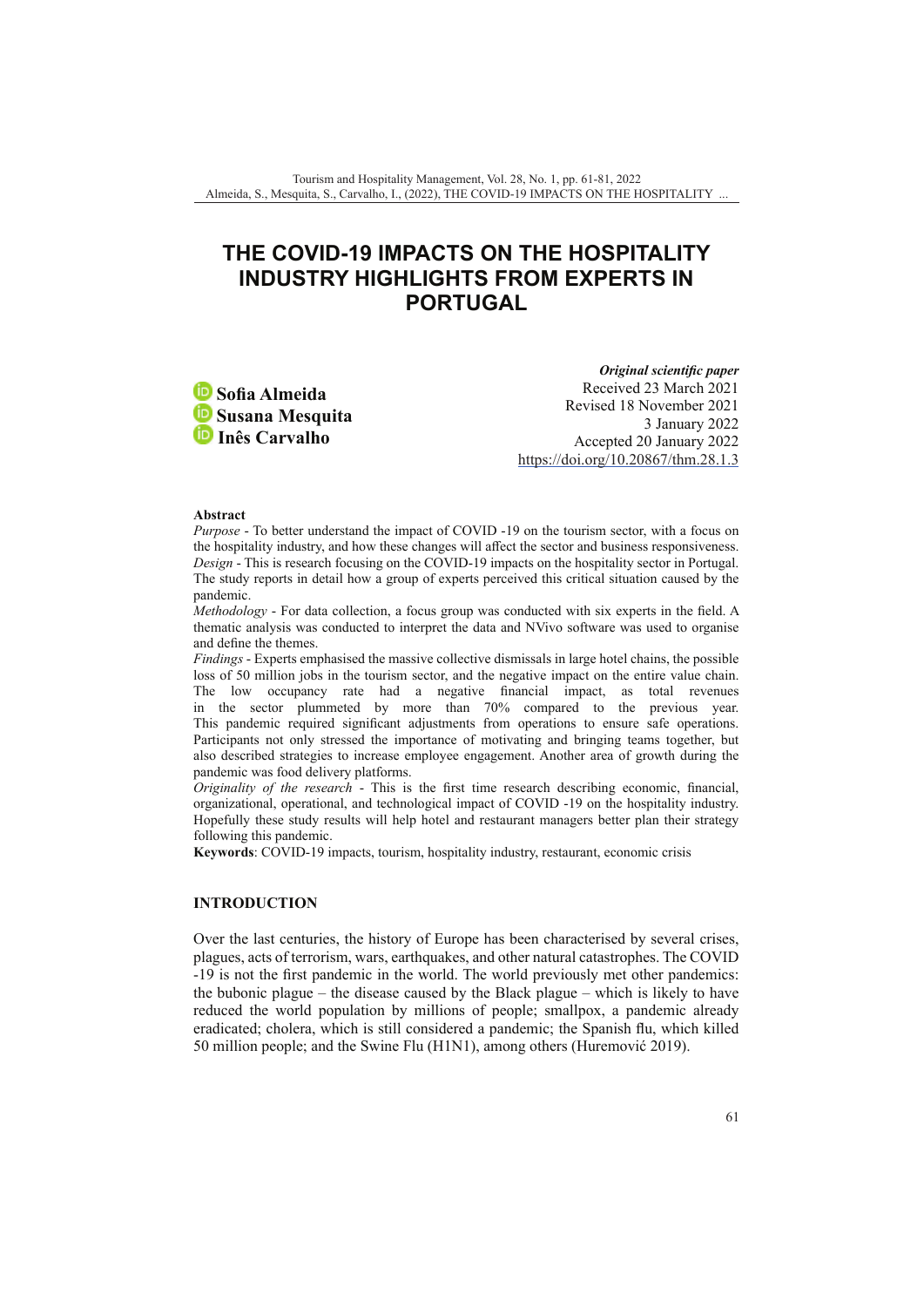With the COVID-19 pandemic, the hospitality industry has suffered one of its biggest hits ever. This crisis led to over two million deaths over the past year. According to the World Tourism Barometer (2021), after the 73% drop in international tourism recorded in 2020, demand for international travel remained scarce at the beginning of 2021. International arrivals in the seven months of 2021 were 40% below the levels of 2020. This means that international tourism presented levels 80% down when comparing to the same period of year 2019 (WTB 2021). Total losses of 2020 are equivalent to a loss of about 1 billion arrivals and 1.1 trillion dollars in international tourism receipts (UNWTO 2020).

The huge impact of COVID-19 on international tourism is now clear, with data from the UNWTO showing that, in May 2020, the cost of standstill was already three times greater than that of the 2009 Global Economic Crisis. The edition of the World Tourism Barometer (2020) showed that the almost complete lockdown imposed in response to the pandemic led to a 98% drop in the number of international tourists in May, compared to 2019. The Barometer also showed a drop of 300 million tourists and 320 billion dollars lost in international tourism revenue – more than three times the loss during the 2009 global economic crisis. Additionally, COVID-19 has led to economic and financial impacts distinct from those of other crises, e.g., the 2007-2009 global financial crisis.

This research aims to answer the following question: What are the impacts of COVID-19 in the hospitality industry? To answer to this question, the following objectives were formulated: i) to identify the COVID-19 impacts in the hospitality industry in Portugal; ii) to analyse how the pandemic might contribute to a transformation of the hospitality industry.

In this research, economic, financial, organisational, operational, and technological impacts are analysed through the lens of experts in the hospitality sector. Firstly, literature on the referred impacts of COVID-19 is reviewed. Secondly, the methodology of this study is presented. Thirdly, there is thematic analysis of a focus group with tourism experts on the impacts of the pandemic in the hospitality sector, and its long-term effects on the (re)organisation of the sector. The presentation of findings is followed by the discussion and conclusion. The final part consists of a reflection on managerial and theoretical contributions, together with suggestions for future research.

# **1. LITERATURE REVIEW**

### **1.1. COVID-19 and Tourism**

The tourism industry is considered one of the most economically important industries in the world (UNWTO 2019). However, from 2020 to 2021, with the spread of COVID-19, the tourism industry was highly affected. COVID-19 is a respiratory coronavirus disease caused by the virus "SARS- CoV-2". The first alert to the World Health Organisation (WHO) came from China (Hubei province) in December 2019 and early in 2020. On  $13<sup>th</sup>$ March 2020, the disease outbreak was declared a pandemic by the WHO, and Europe became its epicentre (Callaway et al. 2020; Jones and Comfort 2020). In Europe, the virus spread from Italy affecting neighbouring countries and leading governments to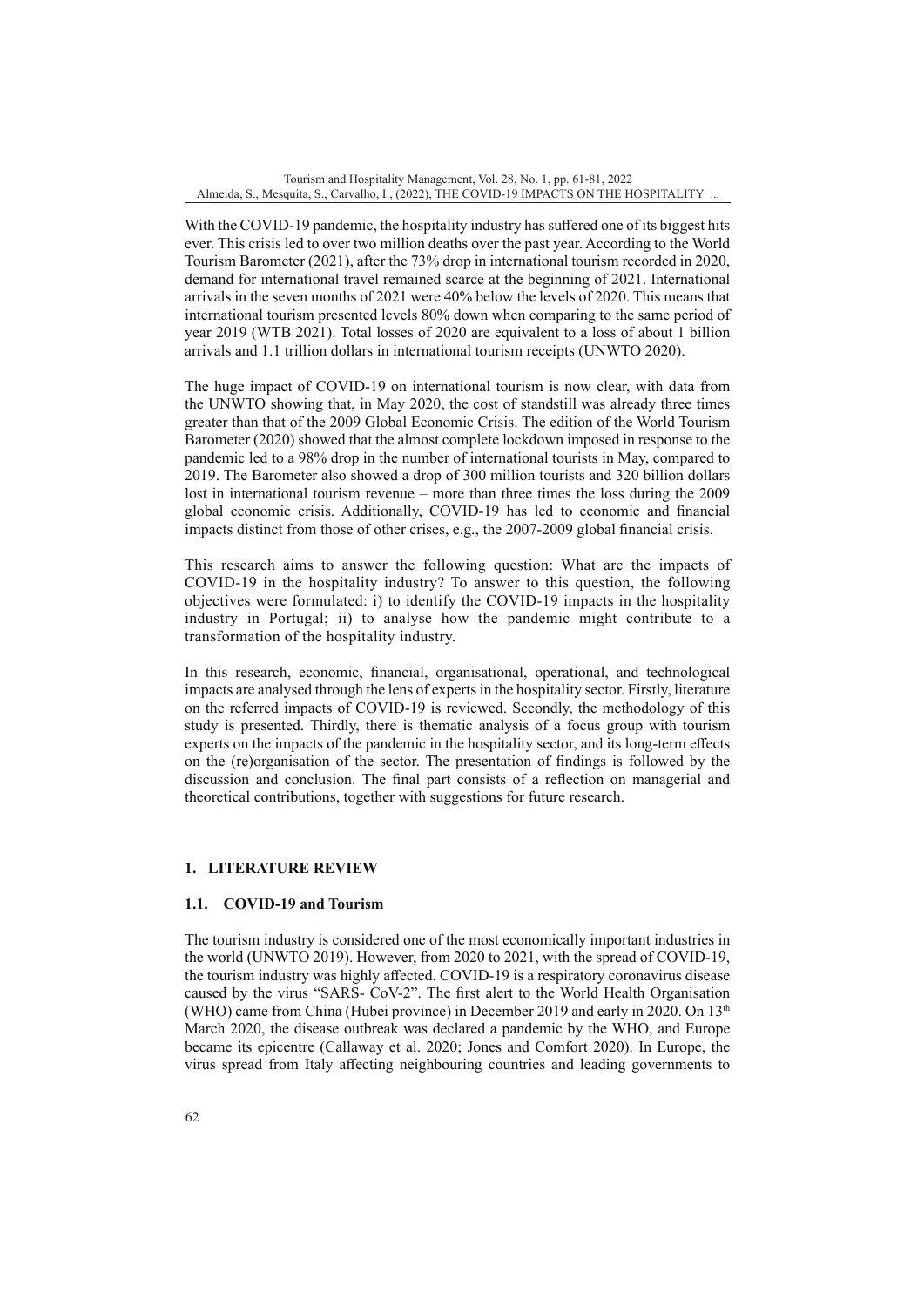take drastic measures. Due to its rapid spread, the public health risk was considered mild to severe (Neuburger and Egger 2020). In March, the first recommendations to avoid nonessential travel to China, Iran, South Korea, and Italy were established, but soon extended to most European countries and U.S due to the high number of infected people (Neuburger and Egger 2020). One year later the pandemic situation remains the main concern worldwide, with the UNWTO outlined two scenarios for 2021. The first scenario pointed to a rebound in July, and the second scenario to a potential rebound in September. Early in March 2021, in the World Tourism Barometer four factors were considered in these two scenarios: (i) the gradual improvement of the epidemiological situation, (ii) the continued roll-out of the COVID-19 vaccine, (iii) the increase in travel confidence, and (iv) a major lifting of travel restrictions.

Concerning the tourism industry, the impacts were severe, and tourism was declared as one of the most affected sectors. This led to a major downfall of the national and international tourism industry (Hoque et al. 2020). Overnight, the overall population was impacted by travel restrictions (Hall et al. 2020; Neuburger and Egger 2020; UNWTO 2020). The transport sector, one of the most important components in the tourism industry, was largely affected with the decline of international tourist arrivals. Most airlines, due to lower demand and to international restrictions, were forced to reduce or cancel flights (Darlak et al. 2020; Neuburger and Egger 2020). The hospitality industry was forced to close doors or reduce their staff due to low occupancy rates or government restrictions (Anzolin et al. 2020; Neuburger and Egger 2020). Catering and events were largely affected, and the cancellation of festivals and conferences represented a great damage to local communities (Skift 2020). The domestic travel market is expected to be the first to restart, in contrast with the international tourism market (Ranasinghe 2020).

This new reality has had devastating impacts in any country that found an outlet in the tourism sector, such as Portugal. Over the last decades, the tourism industry has become one of the main contributors to the Portuguese economy, where tourism employs around 400 thousand workers, contributes to 14.6% of the Gross Domestic Product (GDP), and is the main export activity (Turismo de Portugal 2020). However, the sector quickly sought to adapt to this new reality with new policies, such as flexi-cancellation policies, flexi-rates for all services and strict hygiene policies (Ranasinghe 2020).

# **1.2. Impacts of COVID-19 on the hospitality industry**

# 1.2.1. Economic Impacts

According to McKinsey and Company (2020, 1), the COVID-19 pandemic is not only a health crisis, but also "an imminent restructuring of the global economic order". Its economic impacts have been particularly severe in international tourism. International tourist arrivals were estimated to drop 78%, causing a loss of 1.2 trillion dollars in export revenues from tourism and 120 million direct tourism job cuts – thus representing seven times the impact of September  $11<sup>th</sup>$ , and the largest decline in history (UNWTO 2020). The International Air Transport Association (IATA) predicted a scenario of full year passenger revenues dropping 55% compared to 2019, and of air traffic falling 48% (IATA 2020). However, there are some claims that the pandemic could bring about economic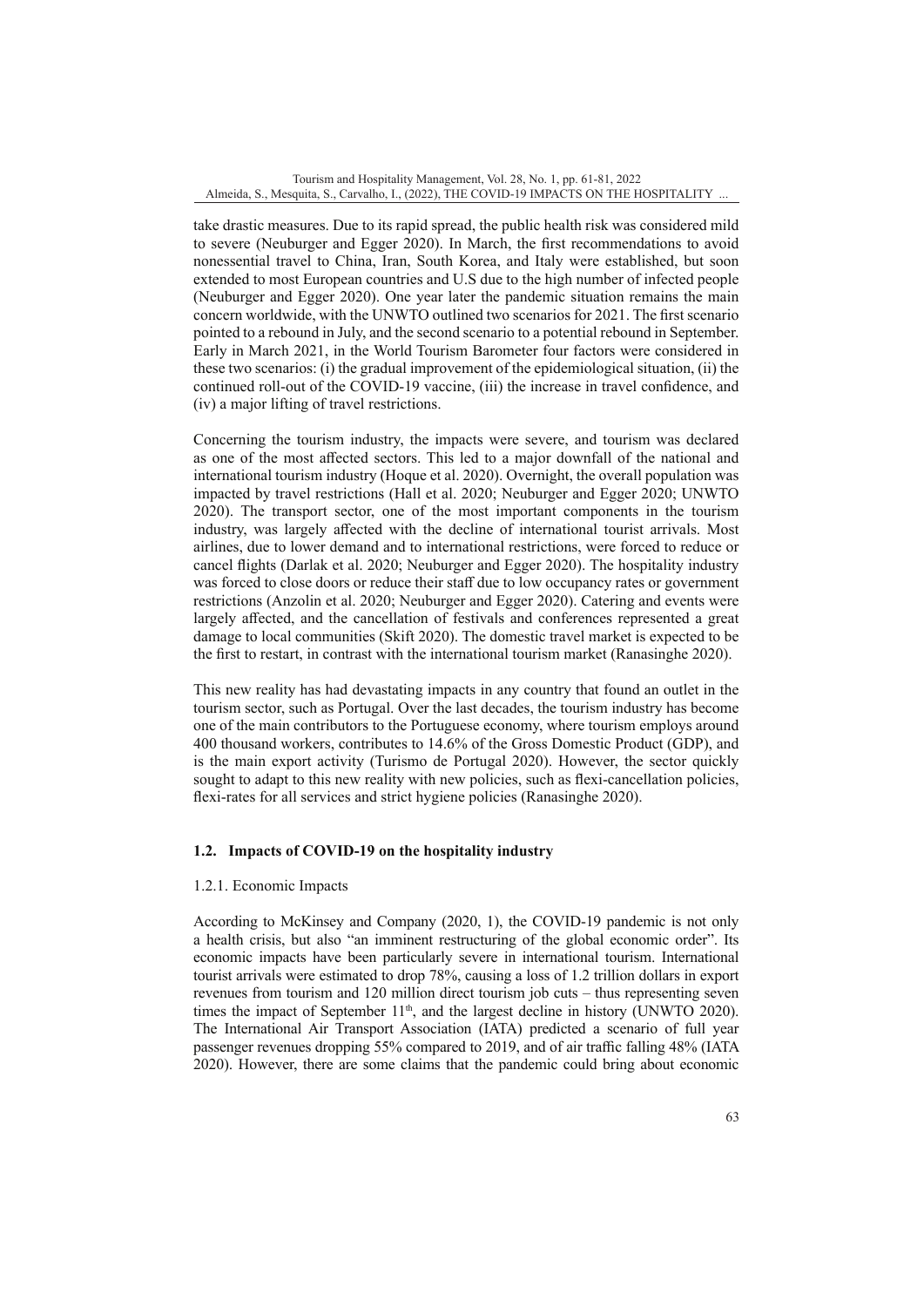developments in the tourism sector, which may emerge from this crisis as an increasingly sustainable industry (Mair 2020). The recovery is not the same or balanced for all countries. The rhythms are different. Domestic tourism is likely to recover first, as governments will strongly bet on local and regional travel (Hall et al. 2020; Ranasinghe 2020). International tourism saw some decrease with arrivals declining by 82% (comparing to May 2019), after falling by 86% in April, as confidence is slowing being restored and destinations started to ease travel restrictions (UNWTO 2021). According to IATA (2021), although air travel should improve, some late developments highlight that the recovery will take time and will be uneven. The impacts on airlines' financials and on the restoration of economic and social benefits generated by aviation will continue negative.

There are political and industry pressures from companies for governments to 'restart' the economy as soon as possible, and to generate employment in a climate of huge economic recession, where lockdown has led to massive unemployment. The International Monetary Fund (2020) projected the global economy to contract by 3% in 2020, much worse than during the 2008-09 financial crisis.

Governments can work on several measures to reduce economic impacts, such as to improve domestic tourism (Hall et al. 2020) or to reduce unemployment, in a context where millions of workers find themselves unemployed (Khan 2020). Wide dissemination of good hygiene practices can be a low-cost and highly effective response that can reduce the extent of contagion, and therefore reduce the social and economic cost (McKibbin and Levine 2020). Ashraf (2020) pinpointed that government social distancing measures have both positive and negative impacts. They are beneficial to reduce the risk of contagion, but they are negative to the economy. In the case of hotels or restaurants, social distance implies receiving and serving fewer people, which inevitably brings less revenue.

### 1.2.2. Financial Impacts

According to Goodell (2020) and Yarovaya et al. (2020), the COVID-19 pandemic can have a significant impact on the functioning of the financial sector. In the financial area, Taleb (2007) introduced the concept of 'the black swan metaphor', which has been widely used in the financial literature. COVID-19 has been considered a 'black swan' event because it is a situation that has never previously occurred, and that has caused existing risk management models to fail to adequately evaluate the risk (Yarovaya et al. 2020, 4). Regarding financial impacts, certainly COVID-19 will shape future investigations of tail risk and financial markets (Kwon 2019). This pandemic has several unique characteristics that distinguish it from previous crises, and which open a new avenue for research on crisis and contagion. The black swan event attracts attention from the public and the media, resulting in higher social media engagement, and greater involvement from official mass media, television, newspapers, magazines, and online information portals.

Therefore, understanding the impact of COVID-19 on financial markets will be particularly important for investors and policy makers. Several financial indexes show that the most important factors underpinning changes in financial conditions are equity valuations and volatility (Cecchetti et al. 2020). It is very likely that the next time there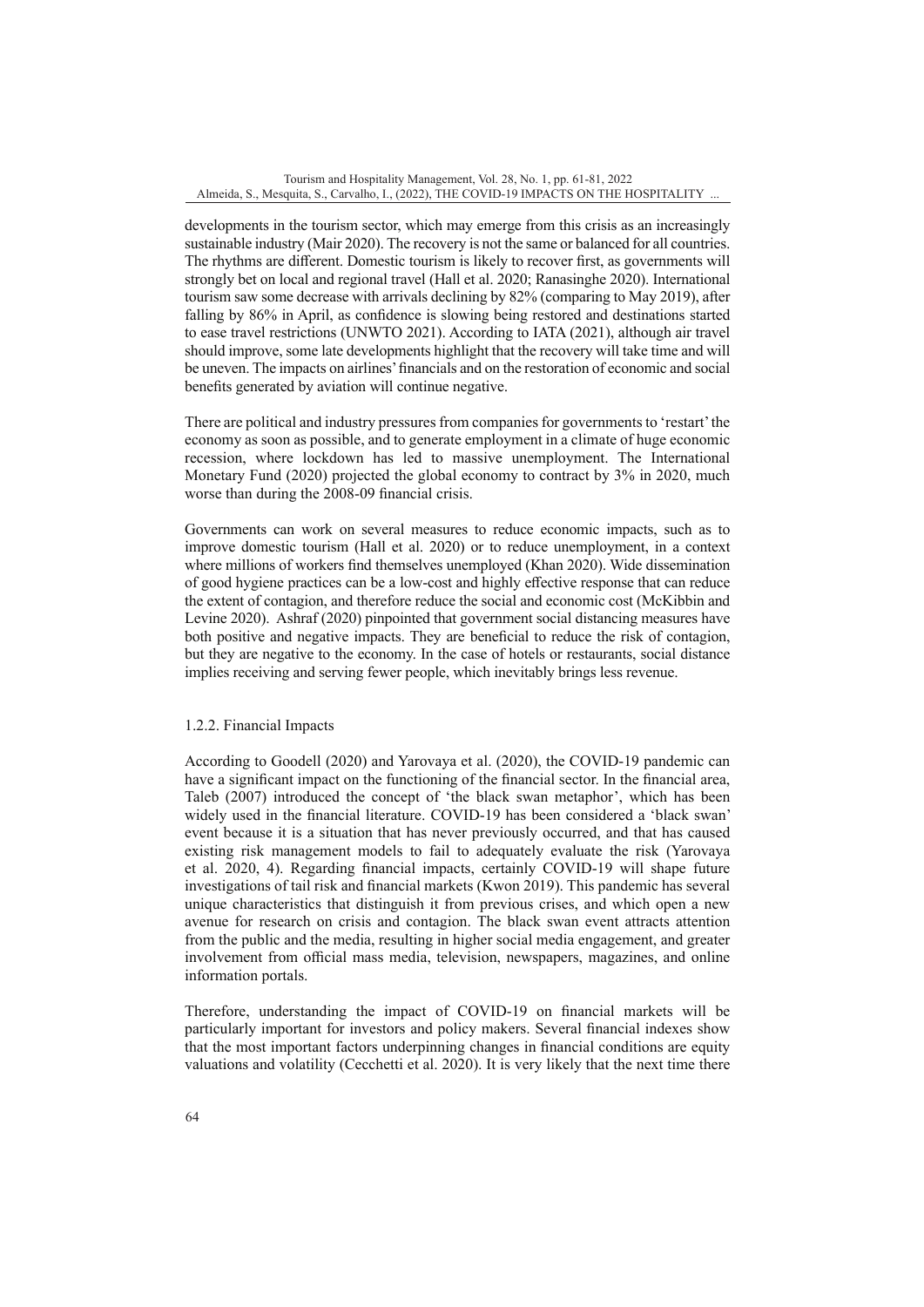is a sudden appearance of a contagious respiratory illness, there will concomitantly be a substantial global financial market reaction (Goodell and Huynh 2020). Hence, it is important to understand the current financial impacts, in order to avoid future crises or at least reduce their impact through preventive measures. This pandemic has had several financial impacts on the market: a negative EBIDTA (Earnings Before Interest, Taxes, Depreciation, and Amortization), which delayed companies' ability to recover in the stock market; late payment of rents and mortgages, among others. Meanwhile, there is great pressure in the market to end the lockdown, open borders, and allow free movement of people and goods. Multinational companies, as well as small tourism companies, financial markets and investors' confidence have been affected by this crisis. Everyone wants to get back to normal (Sigala 2020). According to Banco de Portugal Statistic (2020) the most recent information for EBIDTA in Portugal is about 2019. There is a lack of information for 2020 (BP statistic 2020), but considering the performance of other European countries about the same financial measure, it is possible to advance that the EBIDTA will decrease again.

## 1.2.3. Operational Impacts

The COVID-19 pandemic will most certainly lead to transformations in tourism and hospitality operations (Hall et al. 2020; Roman et al. 2020). It disrupted operations in the tourism sector and required major adaptations in order to mitigate impacts (OECD 2020). Some measures adopted were compulsory (e.g., social distancing, public hygiene protocols, the use of masks) (TUI Group 2020), others were voluntary (e.g., technology to reduce human contact or to check guests' temperature at check-in) (Pflum 2020).

This pandemic has had several operational impacts, mainly in hospitality because of the need for social distance. For some hotels and restaurants, the reduction of wastage due to food surplus was a concern; hence, some provided staff with cooked food to take away. Other establishments provided financial aid or temporary jobs (Healing Manor Hotel 2020; Filimonau et al. 2020). New cleaning protocols were adopted in the sector, and the implementation of new layouts was established. In particular, the use of new technologies and digital tools has been one of the main concerns of the industry (Filimonau et al. 2020). In some countries, hotels were converted into temporary hospitals or rooms were rented by health staff (Catalan News 2020). According to Hameed et al. (2021), buffet services also require radical changes. The traditional buffet may have been transformed into an assisted buffet, or replaced by individual food doses (Hameed et al. 2021; AzorHotel 2020). Other responses of hotels were the reimbursement of customer cancellations and the offer of "holiday vouchers" or discounts to encourage customers to return after the pandemic crisis (Catalan News 2020; Filimonau et al. 2020). All these decisions and transformations have profoundly affected operations in the hospitality sector.

Another operational impact from this crisis for airlines companies is the trend of flights to nowhere. As pinpointed by Yoon and Wang (2020), because of some customers' traveling needs, airline companies are preparing a few commercial routes to nowhere. According to these authors, commercial flights that go up then circle back home are finding an eager audience.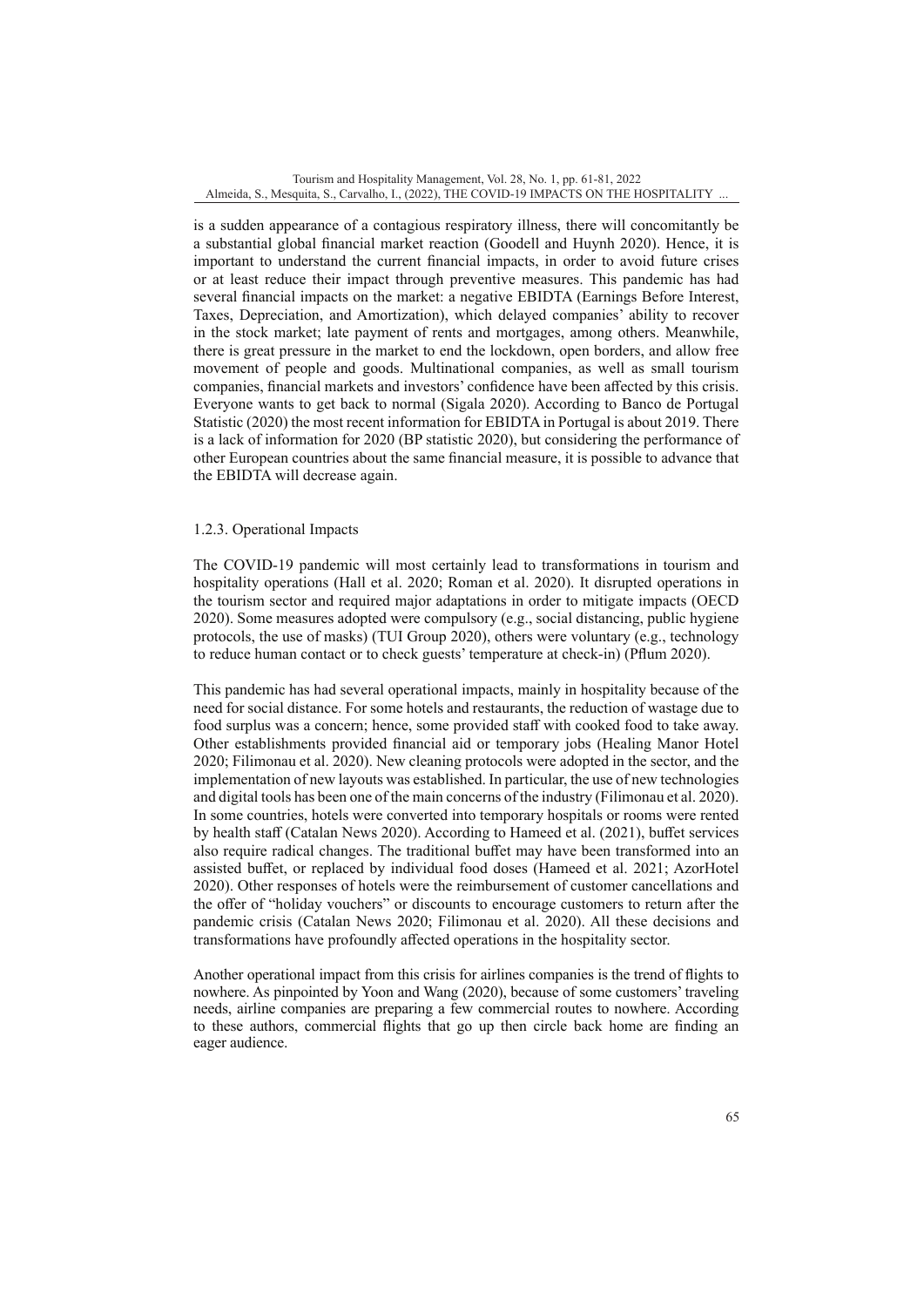In the perspective of hotels, and according to Gursoy and Chi (2020), more than 50% of customers are not willing to travel and stay in a hotel any time soon. Only about a quarter of customers have dined at a restaurant and only about a third are willing to travel and stay in a hotel in the coming months. This means that restaurants and hotels must adopt their operational procedures to convey confidence to potential guests and welcome them safely.

### 1.2.4. Organisational Impacts

The challenge posed by the COVID-19 pandemic has been tremendous. The virus has emerged as an important threat to human life due to its rapid spread and high degree of contagion. This led to important adaptations in the sector. According to Roman et al. (2020), the COVID-19 pandemic is an opportunity to reconsider and redirect tourism towards the future. Due to the uncertainties of the current situation, companies have had to adopt strategies, such as efficient communication with customers, work planning, digital enhancement, and teleworking. According to Mao et al. (2020), when the pandemic emerged, companies supported and helped employees deal with this new situation. At the start of COVID-19, emergency management programmes were implemented. These provided long-distance work and training, which many companies adopted in order to keep their employees working. One of the adopted measures was using e-learning systems to train workers, or to impart new product information and skills. This can contribute to the general improvement of a business (Mao et al. 2020). Virtual platforms to hold meetings were introduced, which encouraged dialogue between employees. This facilitated the sharing of knowledge between members of the same group.

The role of organisational capital is, according to Filimonau et al. (2020), an important key during crises and disasters. Hence, Corporate Social Responsibility (CSR) can contribute to the satisfaction of the staff during the COVID-19 pandemic. Through CSR, tourism companies can promote economic development and influence a huge number of stakeholders, in addition to contributing to environmental conservation, employee and customer satisfaction, and positive attitudes from the local communities (Levy and Park 2011; Mao et al. 2020), which are essential during a crisis or a disaster. Good CSR practices can influence the perception of job security, self-efficacy, resilience, and optimism among tourism staff. Therefore, CSR increases staff wellbeing through COVID-19 corporate responses.

### 1.2.5. Technological Impacts

Technology and innovation have been pointed out as some of the main solutions to re-open tourism and fight COVID-19 (Ranasinghe 2020; Sigala 2020). As pointed by UNWTO (2020), the optimisation of website performance has become of vital importance for the recovery of tourism businesses.

Technology has come to stay. As pointed by some authors (Gladstone 2016; Ivanov et al. 2018; Ritzer 2015), artificial intelligence, service automation and robots are increasingly essential to tourism and hospitality. With the pandemic, providing customers with socially distant experiences turned into a pressing need. Hence, technologies have become more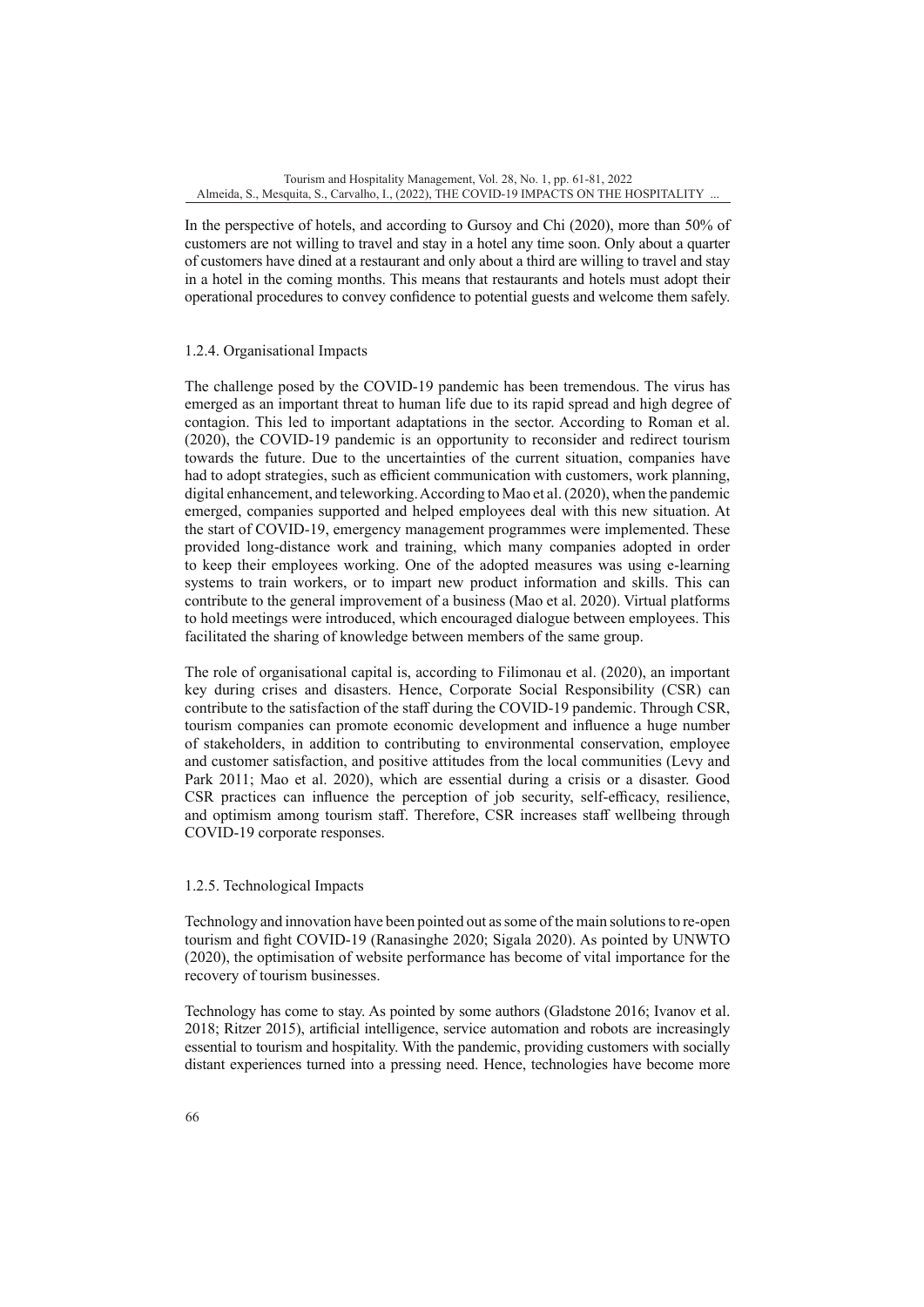important than ever. These technologies can be used by guests, for example, to avoid contact with employees. Digital assistants, like Alexa from Amazon or Siri from Apple, are used by Wynn Hotel in Las Vegas and in Aloft Hotels to help guests order their services without touching any object. Technology innovation can reduce risks during the pandemic by enabling a reduction in social interactions and improving cleanliness (Bitner et al. 1997; Johnson et al. 2015; Shin and Perdue 2019). The fully automated hotel check-in system, the self-service kiosk, check-in machines, housekeeping crews with UV technology-based equipment, electrostatic sprayers and cleaning robots are examples of what is being done in the hospitality and tourism industry (Shin and Kang 2020).

Mobility tracing apps, robotised-AI touchless service delivery, digital health passports and identity controls, social distancing and crowding control technologies, big data for fast and real time decision-making, delivery of material by humanoid robots, disinfection and sterilisation of public spaces, and measurement of body temperature are some of the measures adopted to build tourism resilience (Sigala 2020). Another important example is the Japanese chain FamilyMart which teamed up with Tokyo start-up Telexistence to test the idea of using a remotely controlled shelf stocking robot to restock grocery shelves (Yirka 2020). This type of technology is transferrable to the hospitality sector, where it can be used in the stocking of groceries or hotel amenities, thus guaranteeing social distance.

# **2. METHODOLOGY**

The purpose of this exploratory study is to explore COVID -19 impacts in the hospitality sector, and to what extent this pandemic might transform this industry. A focus group with six experts in this field was carried out.

Focus groups are an appropriate methodological tool when "looking for the range of opinions, perceptions, ideas, or feelings that people have about something like an issue, behaviour, practice, policy, program, or idea" (Krueger and Casey 2015, 61). They are useful when the goal is to provide recommendations (Krueger and Casey 2015). In focus groups, participants influence each other, and the researcher may play several roles: "moderator, listener, observer, and eventually analyst" (Krueger and Casey 2015, 35).

Purposeful sampling was used to select information-rich cases whose study would "illuminate the questions under study" (Patton 1990, 169). Hence, the selected participants were experts in various areas within the hospitality industry. Table 1 briefly presents participants, who consented to be identified in the present article. All of them were executives and contributed to decision-making in their companies and associations. Their work experience in the tourism sector ranged between five and 25 years, and their average age was 41 years old. The diversity concerning their areas of expertise was expected to encourage discussion and enable the exploration of a range of views on the subject under analysis (Bloor et al. 2001).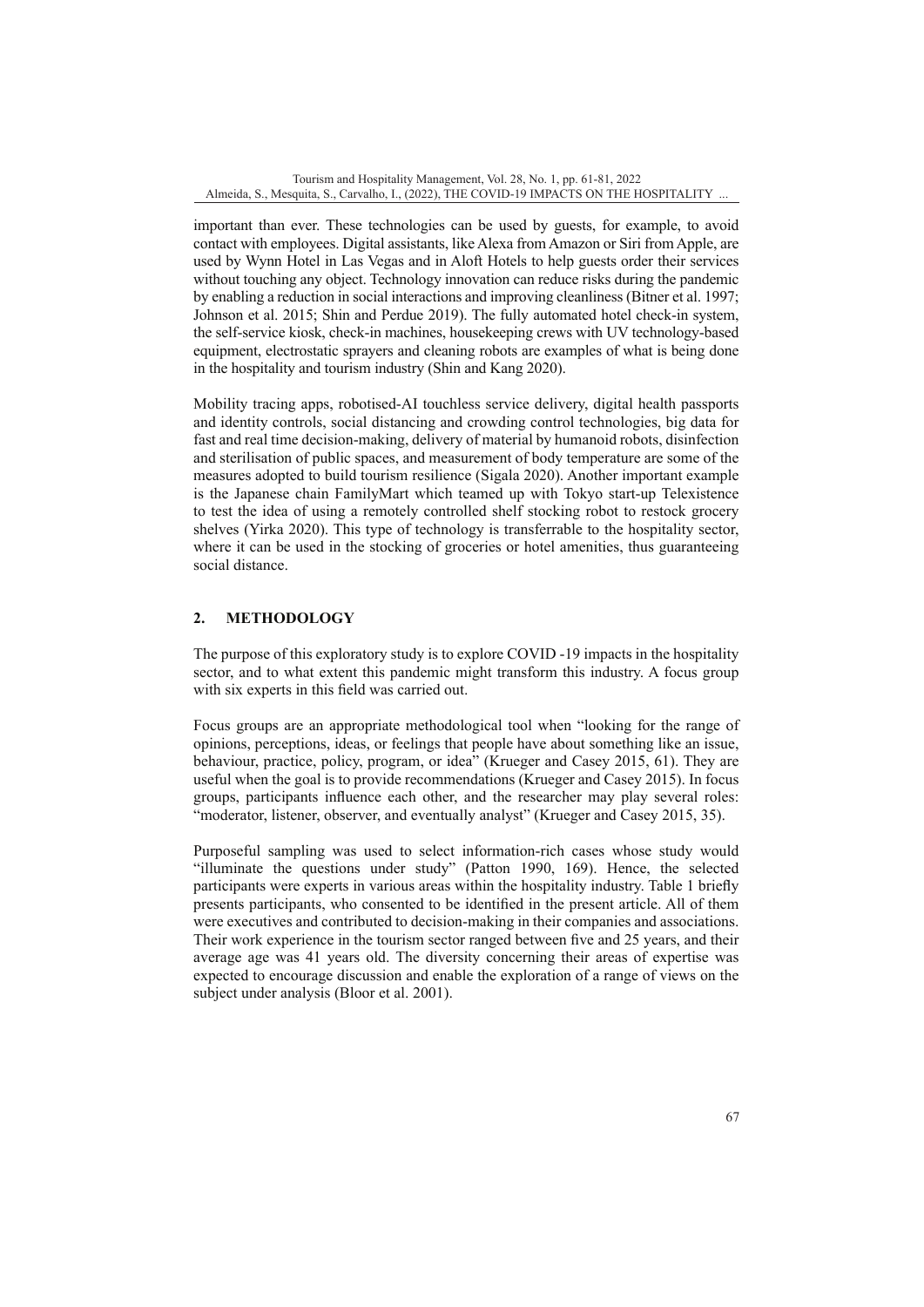| Code   | Area of<br>expertise       | Professional<br>area in the<br>tourism<br>sector | <b>Position</b><br>within<br>the<br>company | Name of the<br>company or<br>organisation | $N^{\circ}$ of<br>years<br>working<br>in tourism | Age | Gender |  |  |  |
|--------|----------------------------|--------------------------------------------------|---------------------------------------------|-------------------------------------------|--------------------------------------------------|-----|--------|--|--|--|
| M1Tech | Techno-<br>logical         | Technolo-<br>gical<br>Area                       | <b>CEO</b>                                  | Hijifi                                    | 5                                                | 42  | Male   |  |  |  |
| F1Econ | Econo-<br>mic              | Finance,<br>Econ. Or-<br>gan&Oper.               | Opera-<br>tions<br>Directo                  | AlmaLusa                                  | 18                                               | 42  | Female |  |  |  |
| M2Oper | Operatio-<br>nal           | Organisatio-<br>nal area                         | General<br>Manager                          | Restaurant<br>Ramiro                      | 25                                               | 50  | Male   |  |  |  |
| F2Orga | Organi-<br>sational        | Performance<br>Psychology                        | Coaching                                    | Inner Choice                              | 15                                               | 48  | Female |  |  |  |
| M3Fina | Financial                  | Financial<br>area                                | Partner                                     | Group Your                                | 9                                                | 41  | Female |  |  |  |
| M4Hote | Hotel<br>sector<br>impacts | Organisatio-<br>nal area                         | President                                   | <b>ADHP</b>                               | 24                                               | 41  | Male   |  |  |  |

| Table 1: Characterisation of the sample |  |
|-----------------------------------------|--|
|-----------------------------------------|--|

Source: authors own

A focus groups should be "small enough for everyone to have opportunity to share insights and yet large enough to provide diversity of perceptions" (Krueger and Casey 2015, 33). Morgan (1995) contends that small groups are particularly advantageous in the case of complex topics and when dealing with experts (as is the case of participants in this study) who might become irritated if they do not have enough time to express their views. According to Bloor et al. (2001), the optimum size for focus group discussion ranges between six and eight participants. Hence, the selection of six focus group participants is believed to be adequate.

The focus group took place on  $29<sup>th</sup>$  September 2020. A semi-structured interview guide with open-ended questions was prepared beforehand. The main objective of the focus group was to discuss the main impacts of the pandemic on hospitality, and future perspectives in the industry. The focus group was carried out on Zoom and recorded with the authorization of participants. The focus group session was open to a wider audience, who were given the opportunity to ask questions at the end of the session. The focus group session is available online, with participants' consent. Although conducting the focus group online was a consequence of the pandemic, online focus group research may open new opportunities for data collection (Stewart and Shamdasani 2017).

The session was fully transcribed, as recommended by Bloor et al. (2001). Thematic analysis was carried out in the original language (Portuguese) in order to avoid "getting lost in translation." Only excerpts from the transcriptions were later translated into English for the purpose of inclusion in this article.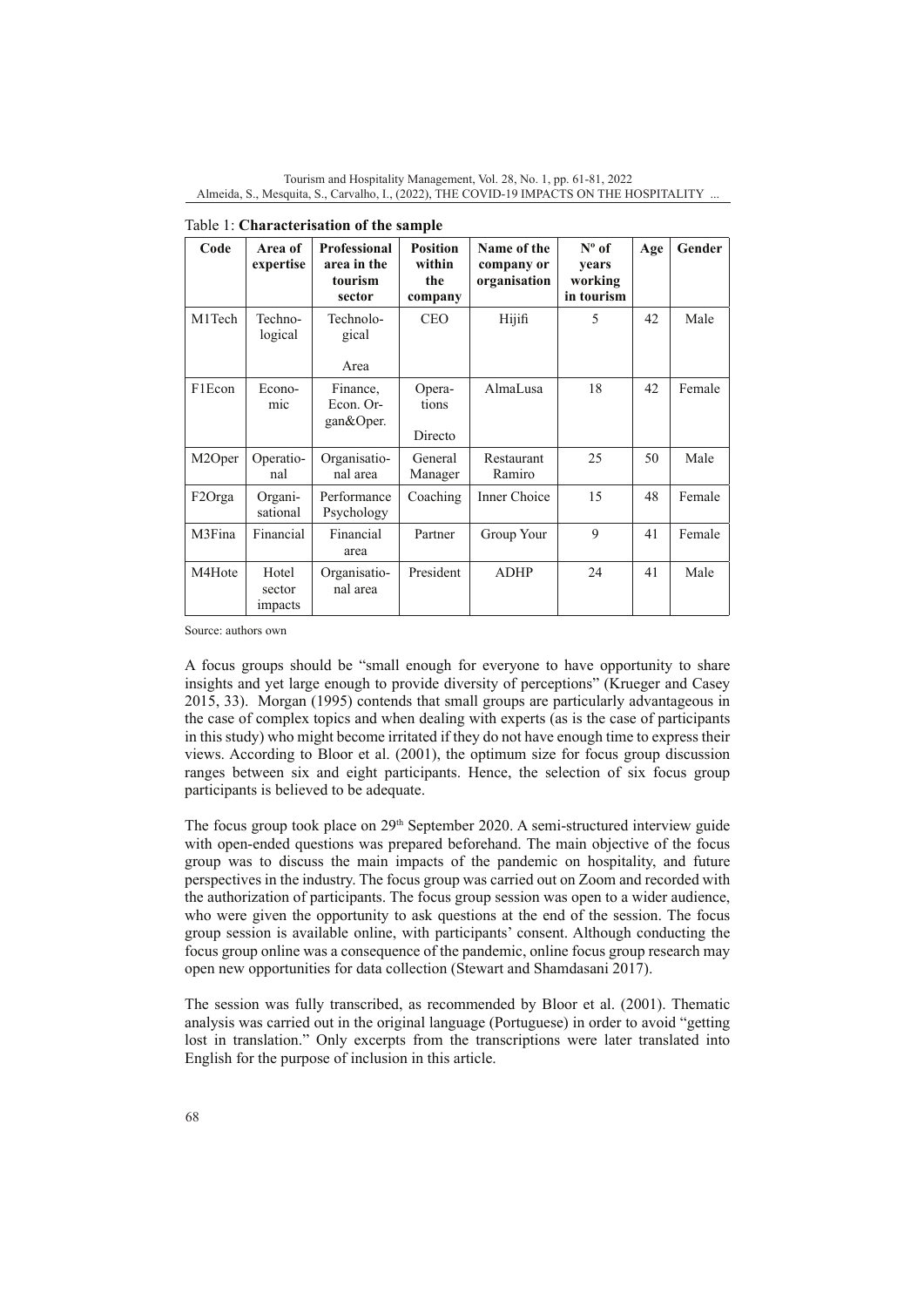Thematic analysis was used for data interpretation (Braun and Clarke 2006; Clarke and Braun 2013). Thematic analysis searches for common themes across the whole dataset. In this study, the analysis was driven by the researchers' previous knowledge of this research field. Hence, it was primarily a theoretical thematic analysis. A semantic approach was adopted – the themes were identified within the explicit meaning of the data, instead of involving assumptions underlying the data (Braun and Clarke 2006). NVivo was used to organise and define the themes.

# **3. FINDINGS**

COVID-19 is described by participants as a "catastrophe", particularly in contrast with the situation lived in the previous years by tourism in Portugal, which was described as "the real dream" (M3Fina), a "golden dream" (F2Orga), and as a period when the tourism sector was a "leverage […] for the Portuguese economy" (F2Orga). The huge impact of the pandemic in the tourism sector was mentioned by all participants. In this data analysis, participants' accounts on impacts were divided into six main themes: economic impacts; financial impacts; organisational impacts; operational impacts; technological impacts; and hope in the future of tourism, which was a theme that permeated participants' discourses. Figure 1 provides an overview of the main themes derived from thematic analysis.

# Figure 1: **Main themes**



Source: developed by the authors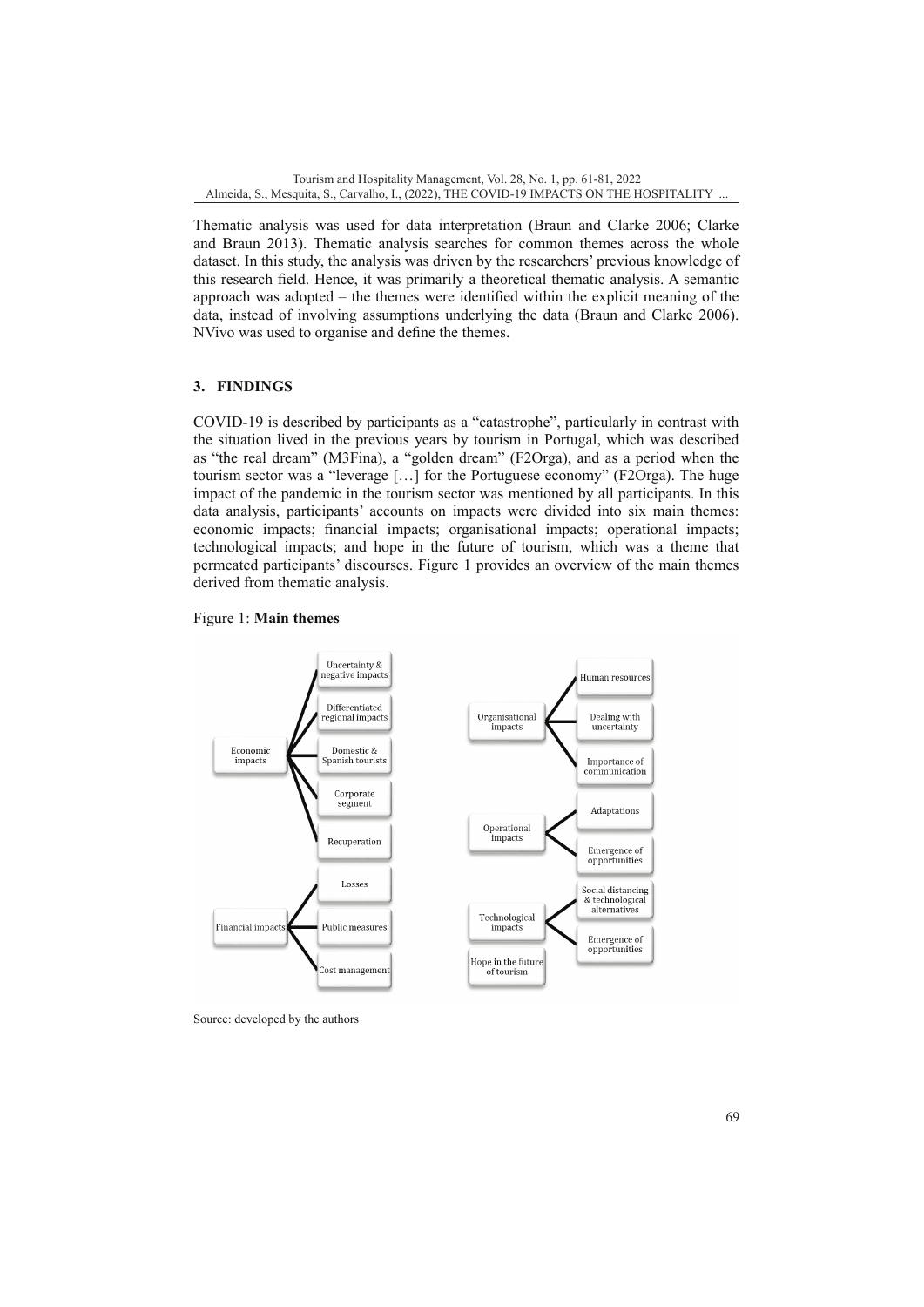## **3.1. Economic impacts**

Regarding economic impacts, the huge economic impact of COVID-19 on the tourism and hospitality sector was highlighted by all participants. They emphasised the massive collective dismissals in large hotel chains, the possible loss of 50 million jobs in the tourism sector, and the negative impacts across the whole value chain, which is indirectly affected by the lower demand in the tourism sector ("A number of suppliers, such as fishers [...], had to reinvent themselves. […] they have started selling to the general public in order to survive" F1Econ).

Uncertainty makes the negative impacts in the tourism sector even more "devastating" (F1Econ). According to several participants, while the pandemic itself certainly brings uncertainty, the constant shift in governmental policy measures adds to this uncertainty. While F1Econ recognised that this shift is due to "governments dealing with something never experienced before", this poses further hurdles to businesses:

One day it is the simplified lay-off  $[\dots]$  then the other day it is the support for a gradual recovery, which does not allow for contracts to be suspended, and then, half-way, everything is inverted. […] We have a communication led by fear 'stay at home, we have to contain the pandemic, we have to stop the numbers.' Then everything is ok, and you can go out, 'please go out and go on holidays.' Meanwhile everyone has to return home (F1Econ).

Not only the Portuguese government is criticised because of the constant shifts in policy measures, but also foreign governments.

The press is also accused of generating "a pandemic of fear" (F2Orga). For F2Orga, the press should be made accountable for spreading fear instead of communicating clearly. Lisbon and Porto were identified as the two regions where the impact has been felt most strongly. Since these are the most populated areas of the country, customers were most likely to avoid these areas, not only due to fear of agglomerations, but also due to the cancellation of events, which were one of the main attractions in these areas. Algarve suffered mostly due to its reliance on the English market, and Portugal being removed from UK's travel corridor list. However, M4Hote highlighted how the Spanish market declined much less than more distant markets. Participants also underlined the importance of the internal market and its good reaction during this crisis; however, its size is not enough. Therefore, "it's not what is going to be what makes us overcome this crisis" (M4Hote).

Participants shared different views concerning the recovery of corporate tourism. M1Tech cast doubts on a quick recovery for this type of tourism, due to video conferencing platforms providing a viable alternative to face-to-face meetings during the epidemic. On a more optimistic note, M4Hote mentioned the public measures in place to support the organisation of events. Moreover, he did not believe in video conferences replacing face-to-face meetings in the long-term, because "there are those things that you talk about during the meetings but rather during the coffee breaks." Coffee breaks are the informal parts of events "where friendships are born".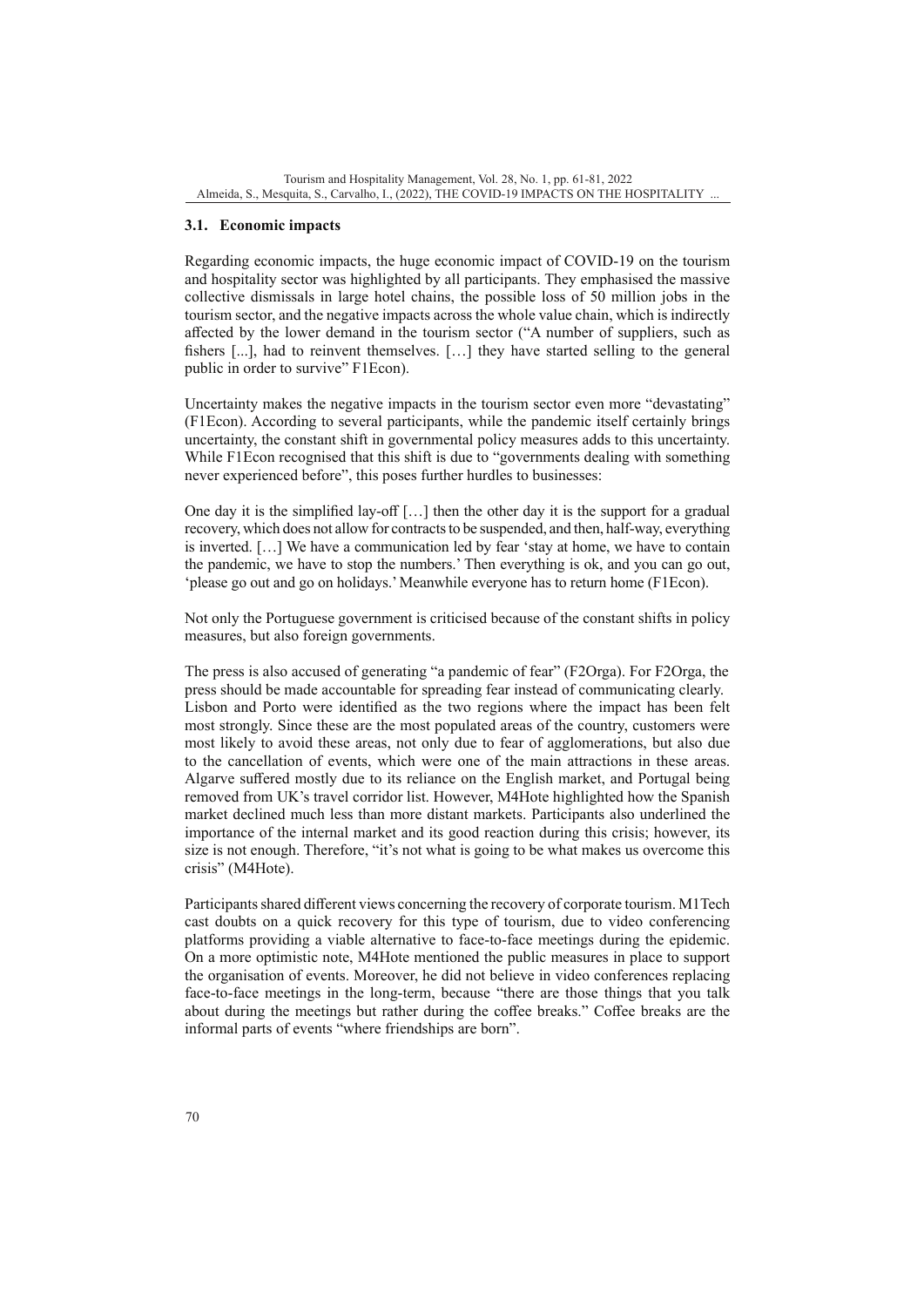Participants hoped to "return to the golden dream" (F2Orga) of tourism development observed in Portugal in the years before the pandemic. They predicted the beginning of recovery for the Portuguese tourism sector from spring 2021. Participants were optimistic that Portugal as a tourism destination will recover after the pandemic, since the characteristics that make Portugal a "fantastic country" (F2Orga) and "the best destination in the world" (M4hote) will still be there, e.g., "the sun, the beach, the service" (M4Hote). However, the great challenge is to "keep the businesses alive so that we can keep on being the best destination in the world" (M4Hote).

Participants pointed out that "learning how to live with the virus" (F1Econ) is essential, as well as detaching oneself from the politics of fear. For participants, learning how to protect oneself is crucial in order to safely return to normal activities. Important measures highlighted by the participants are the continuous use of masks and continuous testing. F1Econ also underlined the need to implement rapid testing at work, schools, and airports, in order to "be able to return to normal more rapidly, […] and have some hope" (F1Econ).

F1Econ highlighted the importance of strategy and preparing for a best and a worst-case scenario during wintertime, particularly because "it's not out of question that we'll have to close again, not because we're forced to, but because we're going to lack customers, because most outbound markets to Portugal are closed" (F1Econ).

M4Hote also highlights the need to start preparing the future, particularly in what concerns necessary public infrastructures. In his opinion, Lisbon airport "can't wait", and "we can't spend a year discussing whether we are going to build the airport or not", or "still be discussing whether the airport will be in Montijo, Ota or Beja". For F2Orga, the current moment presents an opportunity to stimulate tourism growth in the interior of Portugal.

# **3.2. Financial impacts**

Concerning financial impacts, low occupation rates have had negative financial impacts, with the total income in this sector plummeting more than 70% in relation to the previous year. M3Fina and M4Hote were critical of the policy measures adopted to support the tourism sector during the pandemic. The measures in place consist of loans, moratoria and investment incentives. Despite the importance of these measures, these participants pointed out that such measures are expected to increase debt to unsustainable levels for a significant proportion of businesses ("The debt […] keeps on increasing like a snowball to be disassembled in the future" M4Hote).

In a sector where many businesses already had financial problems before the pandemic, these measures are likely to be insufficient to respond to their needs. A significant proportion of these businesses are currently considering insolvency:

According to surveys recently carried out by AHRESP, about 38% of businesses in Food & Beverage are currently considering insolvency. In the case of tourism accommodation, about 16% of those businesses are considering insolvency, so they discard the measures in place (M3Fina).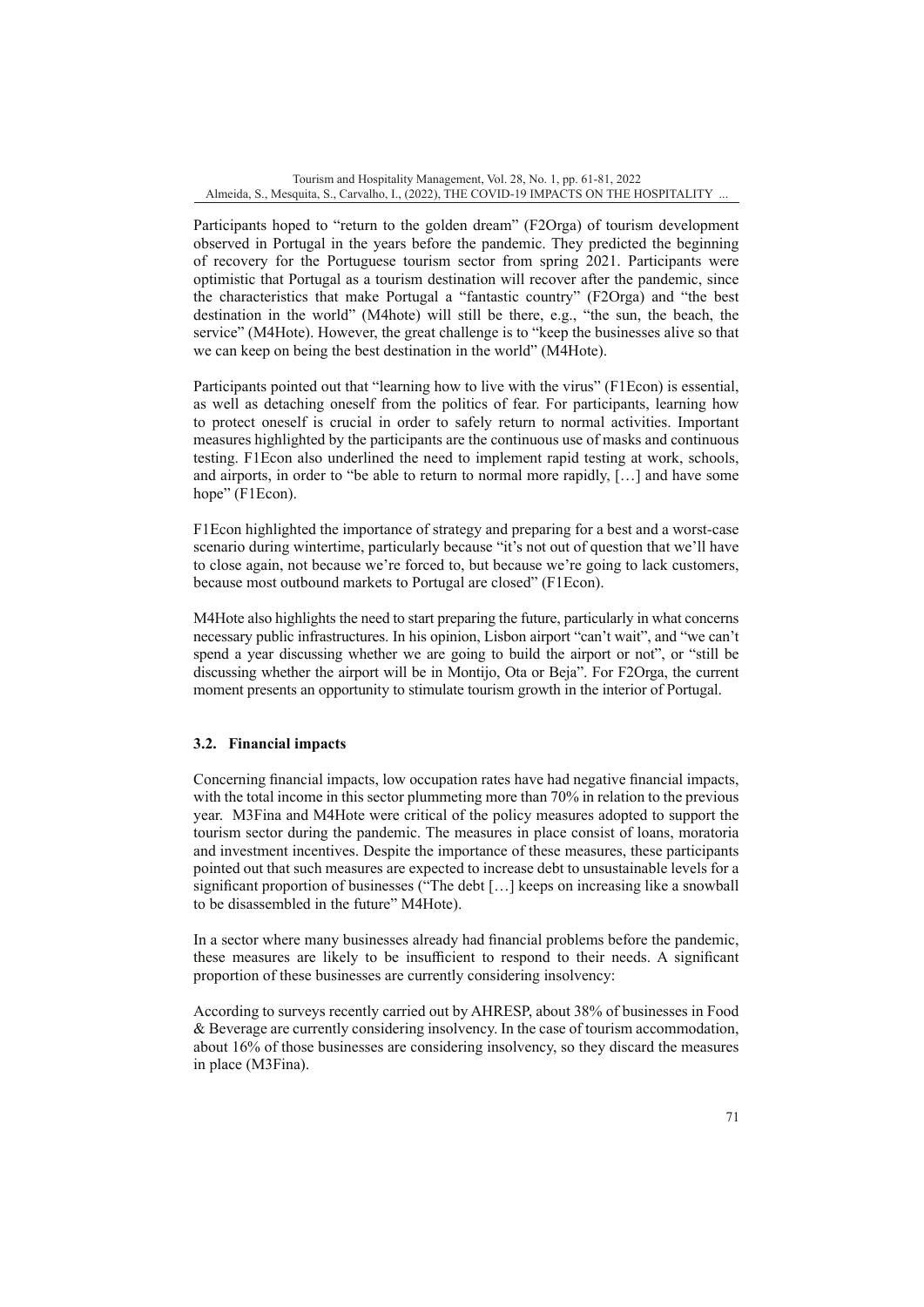For these participants, the types of measures implemented by the government is only suitable for those companies which can pay the money back. The remaining companies can only receive support to solve past problems or problems triggered by the current crisis. In this context, M3Tecn advocates the need of capitalisation measures, so that a significant proportion of the companies in the sector can continue their operations and survive: "Besides the negative EBIDTA that is accumulating, equity is being strangled by the use of various financing measures offered by the state, but without forgiveness and without the concept of non-refundable" (M3Fina).

A measure regarded more positively was the new VAT reimbursement regime for event organisers with NACE code 82300. The measures at the company level proposed by participants focused on cutting expenses, namely reducing the compromise with fixed cost structures that are "too heavy" (M3Fina), resorting to outsourcing for non-core activities, and using technology wherever possible. Since many operational costs are inevitable, F1Econ advised businesses to consider which costs have to be maintained and which can be suspended. She highlighted the need to "be creative" and adapt to deal with the uncertainty: "It is not the strongest or the richest who will be able to survive, but rather those who can adapt" (F1Econ).

# **3.3. Operational impacts**

Considering operational impacts, this pandemic required significant adaptations from establishments due to the need to ensure safer operations. For example, new procedures are now in place in restaurant establishments concerning the reception of products. In most establishments, suppliers no longer enter the premises of the restaurants for delivery.

Kitchen and service area operations were the least affected by COVID -19. For example, most of the procedures required due to the pandemic had already been implemented in M2Oper's premises to guarantee food safety. However, in the dining room, adaptations were needed. There was not only more frequent sanitisation, but also different procedures. In addition, suppliers also had the need to adapt their own procedures, e.g., by distributing their product at different hours. Another aspect that M2Oper mentioned in relation to suppliers was their increased prices. Since suppliers' total production decreased due to lower demand, this led to an increase in fixed costs and, consequently, in total costs. Hence, the increased cost of raw material for restaurant establishments is a further unexpected hurdle for restaurant businesses, according to M2Oper.

Not all the consequences of the pandemic were negative. A new type of customer emerged in the F&B sector. M2Oper described three segments of customers: firstly, the ones that go to restaurants and hotels; secondly, the ones that leave their homes, but do not consume in establishments, which allows for the exploration of the take-way business; and thirdly, the new type of client, which does not leave home ("delivery" customers). While the latter did not have a great impact in the business previously, this has changed. Hence, it is important to learn how to deal with this new customer, and to gather more information about them. For M2Oper, technology will be essential to fill this gap in knowledge.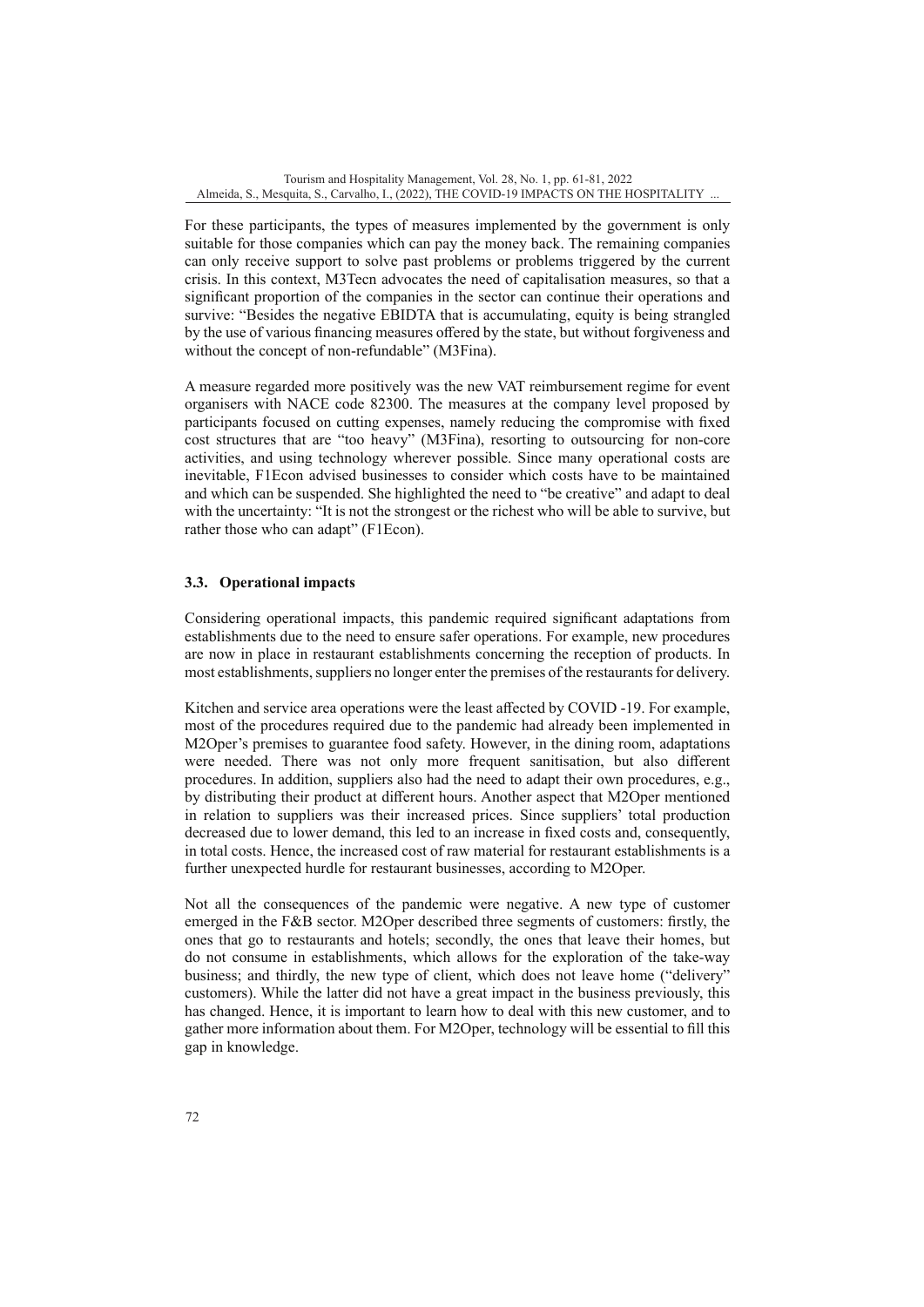The pandemic accelerated another trend in M2Oper´s establishment: the paperless trend. For example, records and documents to suppliers were moved to a digital platform. In addition, QR codes are now used to provide customers with the access to menus. In the hotel sector, M4Hote mentioned the increase in a disintermediation trend. This is due to cancellations being more easily handled in the case of direct bookings with the service provider. This trend has even instigated OTAs to start aggressive campaigns and reduce their margins, to prevent customers from getting used to booking directly. The pandemic also resulted in an increase in customers' preference for booking much less in advance.

# **3.4. Organisational impacts**

Concerning organisational impacts, the unexpectedness of the circumstances generated by the pandemic is summed up in the following sentence: "Hotels did not even have a key to lock the door because they had never been locked before" (F2Orga). This sudden change in two weeks generated feelings of distress among employees across all hierarchical levels.

According to F2Orga, it is important to learn how to deal with uncertainty, particularly in Portugal, a risk-averse country. She emphasised the need to find resources and to adapt. She also highlighted the crucial role of communication teams in organisations in communicating both with the external and the internal customer. Communication teams should spread a message of safety, and "channel [employees'] strength" towards the mission and goals of the business. Living in fear may "freeze" and "paralyse" people in organisations and leave them without the ability to react. F2Oper added that "this crisis reflects what was not working well in the organisation"; hence, businesses that already had problems before had a harder time coping with the pandemic. In contrast, businesses more oriented towards their workers had more resources and support to face this crisis.

According to F2Orga, "this crisis is a huge opportunity" for businesses, since it is a way of creating emotional compromise. She adds that "organizations have to once and for all look inwards and understand that they need to bring the people with them." Therefore, she advocates the need for strong leadership, particularly at the emotional level, in order to "navigate the uncertainties", "restore confidence", and instil a sense of safety. With such a leadership, employees will pass on these emotions to customers as well. While during a crisis "it's not so difficult to bring people together and put them to work in one direction", she believed that it will be more challenging to keep employees' motivational levels after the crisis. Hence, she claimed that employees cannot be forgotten thereafter.

The great challenge ahead, according to F1Eco, is also "to build teams almost from scratch" because many employees have left the organisation. She advocates the need to "reinvent" the human resources department, to have it "more integrated and not segregated from the organisation." Hence, motivating teams is crucial. Several participants not only underlined the importance of motivating teams and bringing them together, but also described strategies to increase staff involvement in the organisation. Besides the importance of conference calls to bring together the whole team, involving teams in finding a solution for the current problems is also an important way of boosting their motivational levels. Employees should feel that they are the leverage for recovery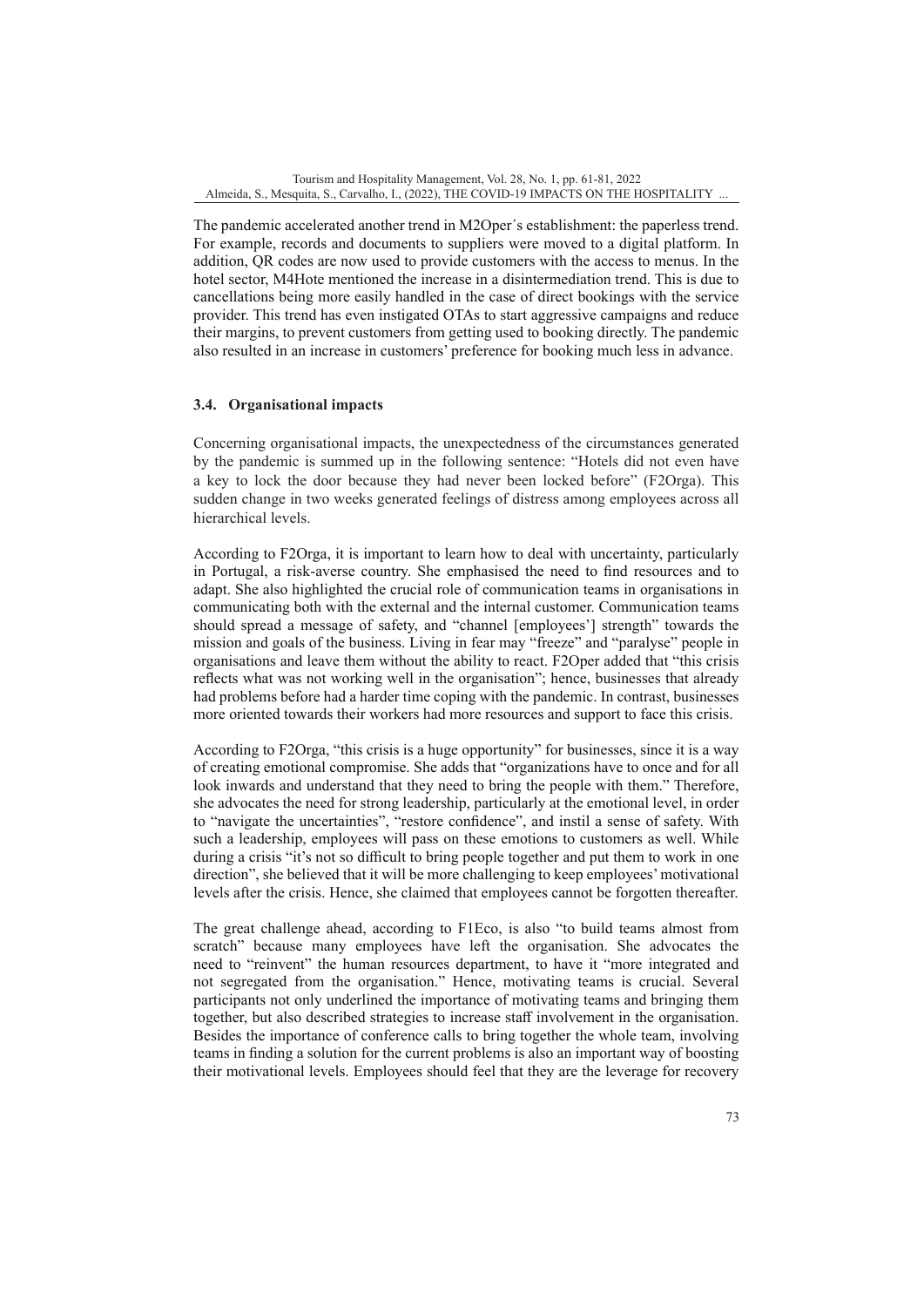and job maintenance, and that their ideas can have a global impact in the organisation, according to F2Orga. In his business, M2Oper involved employees in the development of new projects "to provide clients with different kinds of experiences that we didn't think of in the past", such as the use of public space, which is currently being used more intensively. Regardless of whether all these projects go forward or not, they can make employees feel more involved in the organisation, particularly those who are not physically present in the establishment.

# **3.5. Technological impacts**

Technologies also offer further opportunities to motivate and involve people, making them feel part of the organisation. Due to the widespread usage of mobile phones, it is now possible to spread digital information more easily. Information that was previously only shared with higher hierarchical levels, can now be easily shared with the whole team. Hence, people become less afraid of sharing ideas in the organisation.

M4Hote underlined the importance of qualified staff to handle the "bazooka" (term used to describe funding to avert crisis in the eurozone) and make the most out of this opportunity. Finally, F2Orga advocated a change in the Portuguese mentality concerning the human resources department. The role of this department should no longer be simply regarded as "to process salaries, holidays and disciplinary actions." In fact, this department – described by F2Orga as "a lung for organisations" – plays a vital role in the renovation of organisations, through skill provision, and employee empowerment and involvement. Hence, this participant expressed her hope that the pandemic will contribute to transform businesses in this regard.

Regarding technological impacts and according to M1Tech, the pandemic had a huge impact at the technological level. Firstly, it accelerated trends, by increasing their rate of adoption. Secondly, new technologies also evolved. What were previously only prototypes, are now closer to becoming real. The need for social distancing has pushed the need for new technologies and digital alternatives across the customer journey. Moreover, hotels currently have less staff, but more questions from customers. For M1Tech, this is a great opportunity to implement technology that facilitates contactless communication and AI solutions, and thus overcome the previous reluctance of hotel managers, whose emphasis was on face-to-face communication and customisation: "Nowadays, we are not looking for face-to-face communication, and it's important to offer alternatives" (M1Tech). The tendency observed in the last decades for customerto-staff ratios to decline has been reinforced. Despite recognising the importance of this opportunity, M4Hote believes that "we cannot forget that this is an industry from people to people […] otherwise, we're just offering beds".

M1Tech pointed out other benefits of technologies. Firstly, they can provide better knowledge about the customer, particularly about new types of customers, such as the "delivery" customer mentioned by M2Oper. Secondly, AI can support customer orders, mostly in the case of this new "delivery" customer. Thirdly, technology can improve the guest experience during their stay, with functionalities such as consulting the menu, ordering room service, digital key, or online check-in and check-out. M3Tecn also pointed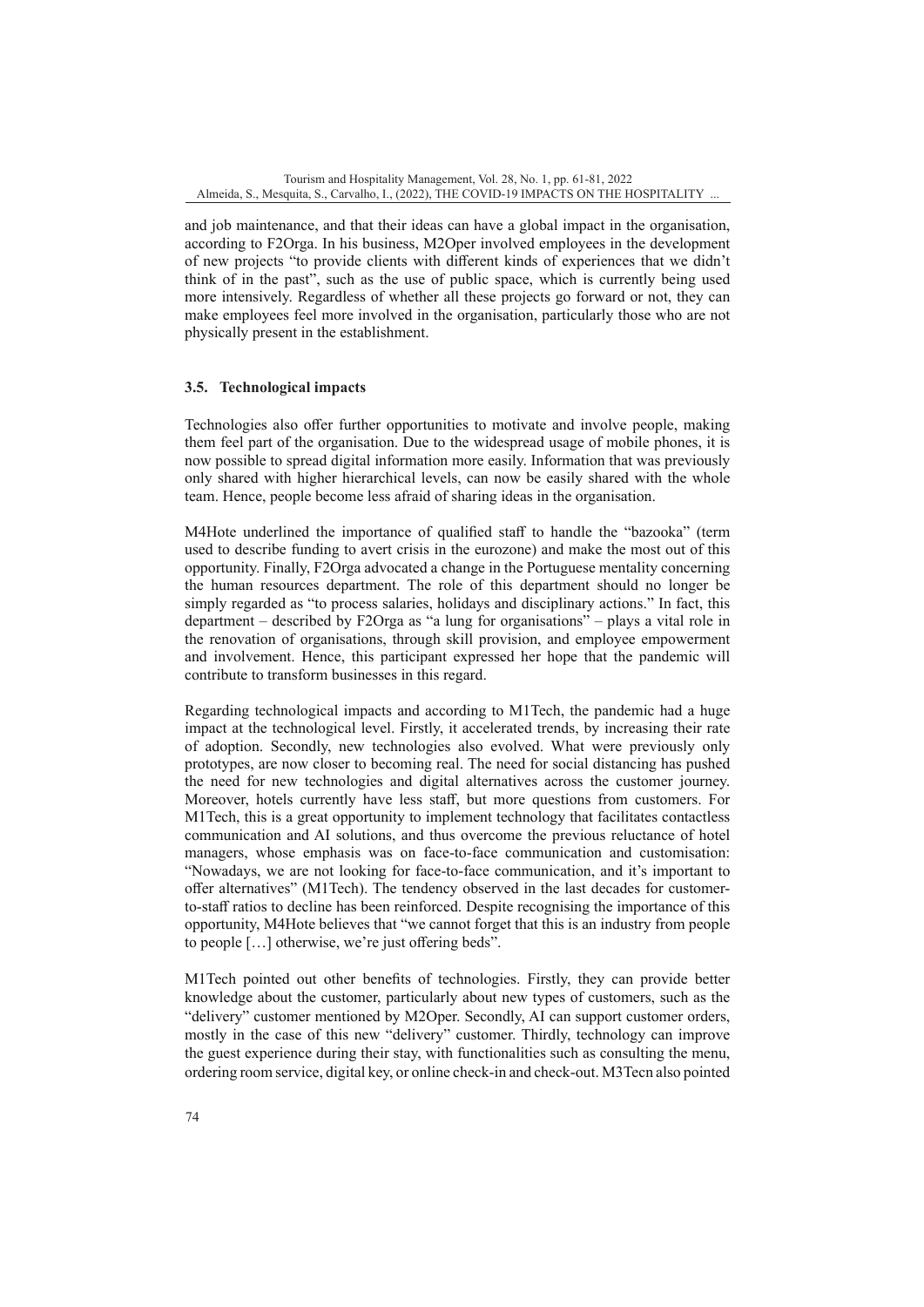out how tracking technologies can promote customer safety by limiting the propagation of the disease in case a customer is diagnosed.

For M1Tech, although the impacts of the pandemic are huge, new opportunities have emerged for the hospitality sector to boost efficiency and effectiveness. Therefore, technology-related companies developing products for the hospitality sector have grown immensely during this period: "During the pandemic, we have managed to add 1000 hotels in the world to our platform. These are very positive signs in terms of technology" (M1Tech).

Another area of growth during the pandemic were food delivery platforms, e.g., UberEats and Glovo. Although these players were entering the Portuguese market at a slower rate than in other countries before the pandemic, they gained momentum in 2020.

Although consumer behaviour was not a topic directly approached during the focus group, participants referred positively to consumers' unshaken desire to travel as a sign of hope for the future of tourism ("The day the air route [with the United Kingdom (UK)] opened, bookings rained down from the UK. People are eager to travel. They want to somehow forget this dark cloud that hangs over us all" F1Econ).

M4Hote believed that the pandemic will have no impact on the type of tourism demand in the long-term. Although some tourists might have discovered inland tourism, he did not believe that the type of tourism demand will be greatly affected: "some will collapse, but the buildings will not disappear, hotels will continue […] I have no doubt".

Even though all the experts described COVID-19 as a catastrophe, this pandemic has also sped up important transformations in the tourism sector, specially at the economic, financial, organisational, operational, and technological levels as summarised in Table 2. Hence, COVID-19 might be regarded as a double-edged sword for the tourism sector. Only the future will tell what extent the transformations observed during this period will remain. The main transformations highlighted by the experts were: (i) the increase in domestic tourism; (ii) the advent of a new type of customer; (iii) the use of technologies with potential for improving efficiency, communication, service, and for gathering information about the customer; and (iv) the emergence of new distribution channels.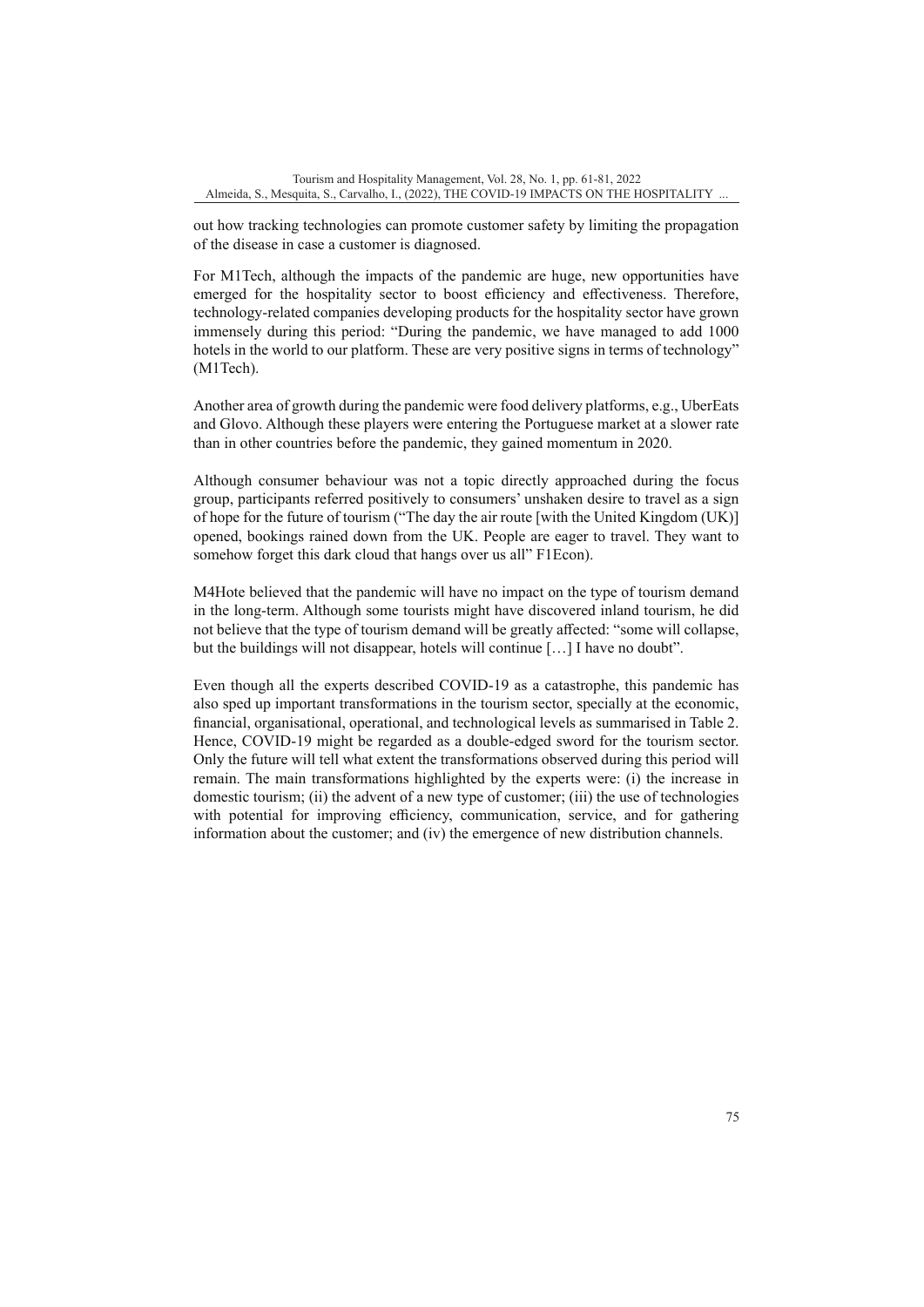| Economic                                           | <b>Financial</b>                                                             | <b>Operational</b>                                             | Organisational                                | <b>Technological</b>                                                                       |
|----------------------------------------------------|------------------------------------------------------------------------------|----------------------------------------------------------------|-----------------------------------------------|--------------------------------------------------------------------------------------------|
| Unemployment                                       | Negative<br><b>EBIDTA</b>                                                    | New health<br>measures to<br>protect social<br>distance        | Layoff leading<br>to demotivation<br>of staff | OR code as a<br>solution for<br>reading restaurant<br>menus                                |
| Absence<br>of future<br>investments                | Lack of cash<br>and financial<br>liquidity                                   | Growth of<br>restaurant<br>take-away and<br>delivery           | Imposition of<br>telework                     | Development of<br>new identification<br>and access<br>systems to hotels<br>and restaurants |
| Layoff<br>influencing<br>productivity              | Postponement<br>of moratoria<br>as a long-term<br>problem                    | New procedures<br>for delivering<br>products from<br>suppliers | Adoption of<br>e-learning<br>systems          | New apps                                                                                   |
| Insolvency<br>claims and<br>companies<br>'closures | Payment of<br>rents and<br>mortages,<br>despite the<br>absence of<br>revenue | Flexi-<br>cancellation<br>policies, flexi-<br>rates            | Emergence of<br>new distribution<br>channels  | Technological<br>transition<br>for better<br>communication<br>and service                  |

Table 2: **Summary of the main impacts in Portugal described by the experts**

Source: authors own

## **4. CONCLUSION**

The negative impacts of COVID-19 most emphasised by the panel of Portuguese experts were the economic and financial ones. Uncertainty has led to a constant shift in governmental measures, which has exponentially worsened those impacts. Additionally, some public measures to support businesses may be insufficient to those companies facing greater difficulties.

This pandemic is more than a health crisis, since it also brings implies economic and financial problems (McKinsey and Company 2020). This crisis increased unemployment, as reinforced by research participants and previous studies (Khan 2020). Participants highlighted the importance of domestic tourism to sustain businesses during the pandemic. Hall (2020) also mentioned the importance of domestic tourism in a context where there are many restrictions on travel, including closure of borders. In the financial area, the COVID-19 pandemic was a 'black swan' event (Taleb 2007), i.e., a type of event cannot be predicted (Yarovaya et al. 2020). Participants highlighted that COVID -19 had numerous negative consequences in the financial area, such as the negative EBIDTA. Other studies have corroborated the financial impacts of the pandemic, such taxes, depreciation, and amortization), which delayed companies' ability to recover in the stock market and mortgages´ late payment among others (Cecchetti et al. 2020; Goodell 2020; Yarovaya et al. 2020).

All the participants confirmed the importance of operational impacts in the tourism and hospitality sector. Some of the major adaptations reported were compulsory due to the measures imposed by the government, such as the new health measures to protect social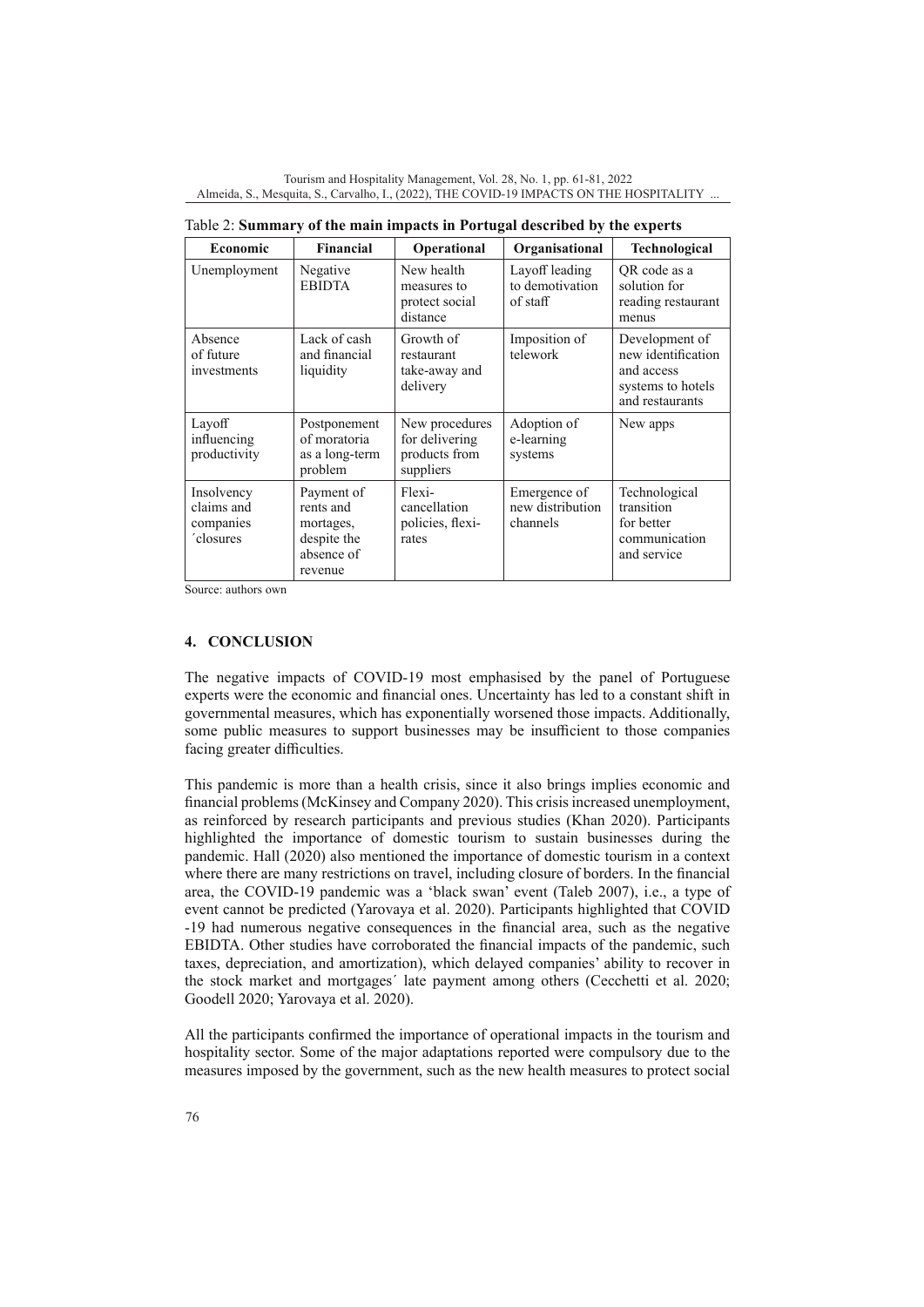distance. The growth of takeaway and home delivery, as well as and the implementation of new procedures for receiving products from suppliers was highlighted by some experts. The other transformations referred to by experts were related with reimbursement of customer cancellations, such as flexi-cancellation policies and flexi-rates.

Participants' discourses also confirmed that adaptation is crucial for survival. This adaptation entails not only cutting costs, but also changing communication and motivational strategies, as well as operational procedures, including an increased rate of adoption of new technologies. These aspects corroborated the findings of previous studies, according to which businesses had to adapt to minimise the impacts of the COVID-19 pandemic (Filimonau et al. 2020; Mao et al. 2020; Roman et al. 2020). Another aspect highlighted by some participants was the importance of increasing orientation towards employees, bringing them together and motivating them. As referred by Mao et al. (2020), companies supported employees to deal with this new situation. Companies who can successfully do this may be the ones who manage to survive this crisis stronger than they were before, according to the panel of experts.

All the participants confirm that technology and innovation were some of the solutions to fight the effects of COVID-19 in the tourism industry. The most emphasised measures to minimise technological impacts were the implementation of QR code as a solution for reading restaurant menus, and new apps that can avoid contact with the public and provide information. The prevalence of technologies was stated as essential to the transition for a better communication and service to the hotel and restaurant industry.

Despite the difficult situation caused by the current crisis, some companies are successfully navigating it. Therefore, it is important to look at examples of good practices to generate knowledge and exchange experiences, taking advantage of this moment as an opportunity to improve some aspects in the hospitality industry that should have been changed a long time ago. This crisis may represent a huge opportunity (Roman et al. 2020) for the market and for the society.

Regarding the theoretical contributions of this study, its findings underline the impacts of COVID-19 in the hospitality sector and contribute to a better understanding of their scope and dimension. Results also show the possibility of systematising the main impacts in five main areas: economical, financial, organisational, operational, and technological. Furthermore, strategies to minimise the negative impacts of COVID -19 were explored in the focus group, together with opportunities generated by the current crisis. Although our findings are exploratory in nature, they suggest the relevance of investigating in greater depth to what extent this pandemic will lead to permanent transformations in the industry. A second important theoretical contribute is for the body of literature of COVID-19. Many authors are researching in different areas about the impacts of this crisis into the society. Nonetheless this research intends to enrich the impacts of this pandemic specifically on the hospitality sector, a less studied sector but one that suffered huge impacts with this crisis.

Hence, in terms of practical contributions for the industry, this study has brought about relevant insights for the understanding this reality. It proposes a range of measures (as shown on table 2) adopted by several businesses and identified by several experts, which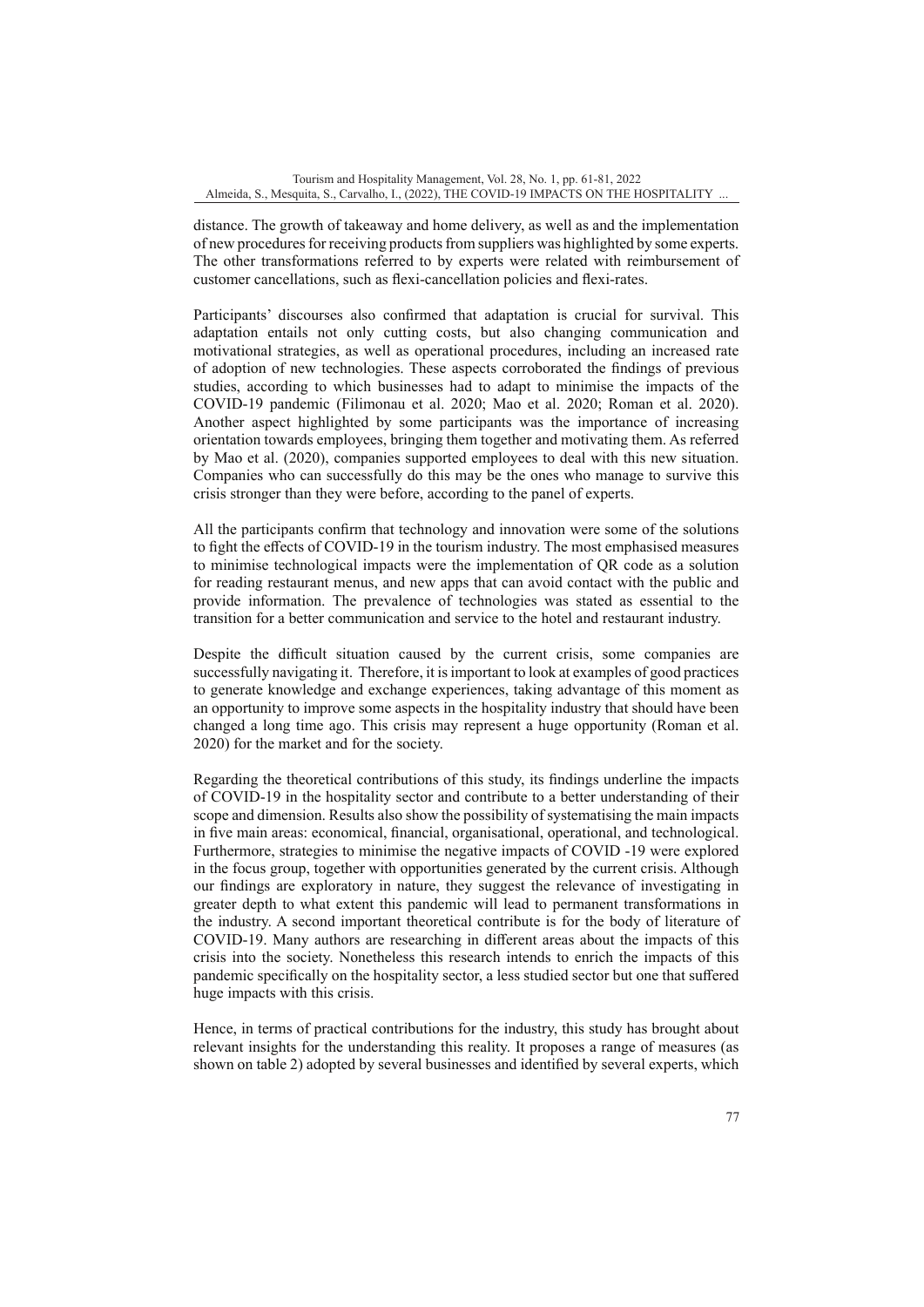can support managers in decision-making. A second important theoretical contribution is for the body of literature on COVID-19. Many authors are researching in different areas about the impacts of this crisis in the society. Nonetheless, this research intends to improve the understanding of how this pandemic impacted specifically the hospitality sector, which is a less studied sector, but one that suffered huge impacts with this crisis

Considering limitations, the main limitation of the present study concerns its small sample size. As such, findings cannot be generalised. The main impacts were detected in Portugal, but it is not possible to generalise them to other realities because even if there are some similarities, other countries are differently affected by various factors: different growth rates of COVID-19 cases, crisis preparedness plans, the level of economic development, the weight of the tourism sector etc. Each country has a specific reality, different resources, and different reaction policies.

Concerning future research and to overcome this limitation, the present results could be confronted with those of other studies carried out with a group of experts. Also, longitudinal research can be suggested in order to compare (present and past results). Another suggestion for future research is to identify other less studied types of impacts and investigate them. Studies related with consumer behaviour need to answer questions, such as: 'how has this pandemic affected and changed consumption habits?' It is also important to measure how the confidence in consumption and investment will be affected. Social impacts also need to be studied. It is important to identify and to understand the influence of social media communication in society. To what extent has the broadcasting of COVID-19 news impacted the society? Another important topic concerning the societal impacts of the pandemic is the importance of touch (Morgan 2021). How has this pandemic affected human mental health, after a year without hugs and affects? Since these impacts will change people's lives, and the tourism sector, it is important to research them.

### **REFERENCES**

- Anzolin, E., Mason, J. and Nikolaeva, M. (2020), "Cancelled bookings, empty rooms: coronavirus takes toll on tourism", viewed 5 February 2022, [https://www.reuters.com/article/us-health-coronavirus-travel/](https://www.reuters.com/article/us-health-coronavirus-travel/canceled-bookings-empty-rooms-coronavirus-takes-toll-on-tourism-idUSKBN20R2NX) [canceled-bookings-empty-rooms-coronavirus-takes-toll-on-tourism-idUSKBN20R2NX](https://www.reuters.com/article/us-health-coronavirus-travel/canceled-bookings-empty-rooms-coronavirus-takes-toll-on-tourism-idUSKBN20R2NX)
- Ashraf, B.N. (2020), "Economic impact of government interventions during the COVID-19 pandemic: International evidence from financial markets", *Journal of behavioral and experimental finance*, Vol. *27*, 100371.
- AzorHotel (2020), *DHM-safe* COVID *-19*, viewed 21 October 2021, [https://www.azorhotel.com/media/pdfs/](https://www.azorhotel.com/media/pdfs/dhm_safe_manual_medidas_en.pdf) [dhm\\_safe\\_manual\\_medidas\\_en.pdf](https://www.azorhotel.com/media/pdfs/dhm_safe_manual_medidas_en.pdf)
- Banco de Portugal (2020), "BP STATS Tourism sector analysis", viewed 2 November 2021, [https://bpstat.](https://bpstat.bportugal.pt/conteudos/publicacoes/1348) [bportugal.pt/conteudos/publicacoes/1348](https://bpstat.bportugal.pt/conteudos/publicacoes/1348)
- Bitner, M.J. Faranda, W.T., Hubbert, A.R. and Zeithaml, V.A. (1997), "Customer contributions and roles in service delivery", International Journal of Service Industry Management, Vol. 8, No. 3, pp. 193– 205. https://doi.org/10.1108/09564239710185398
- Bloor, M., Frankland, J., Thomas, M. and Robson, K. (2001), Focus Groups in Social Research, SAGE, London.
- Braun, V. and Clarke, V. (2006), "Using thematic analysis in psychology", Qualitative Research in Psychology, Vol. 3, No. 2, pp. 77–101. https://doi.org/10.1191/1478088706qp063oa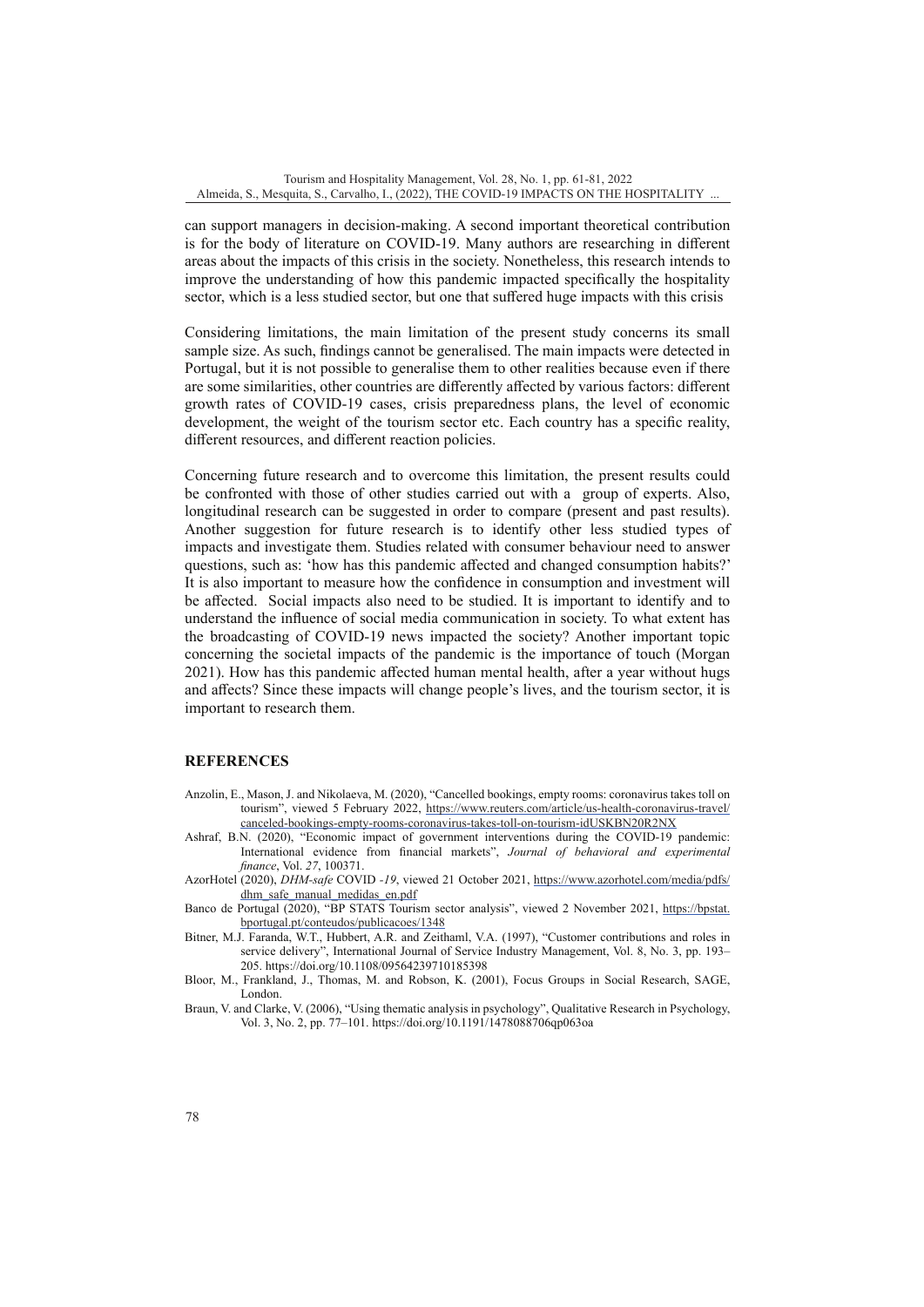Tourism and Hospitality Management, Vol. 28, No. 1, pp. 61-81, 2022 Almeida, S., Mesquita, S., Carvalho, I., (2022), THE COVID-19 IMPACTS ON THE HOSPITALITY ...

- Callaway, E., Cyranoski, D., Mallapaty, S., Stoye, E. and Tollefson, J. (2020), "Coronavirus by the numbers", Nature, Vol. 579, No. 7800, pp. 482–483.
- Catalan News (2020), A Look inside Hotel Hesperia, Converted into Emergency Hospital in Four Days, viewed 03 April 2020, https://www.catalannews.com/society-science/item/a-look-inside-hotelhesperia-converted-into-emergency-hospital-in-four-days
- Cecchetti, S.G, Feroli, M., Kashyap, A.K., Mann C.L. and Schoenholtz K.L. (2020), "Monetary Policy in the Next Recession?", US Monetary Policy Forum 2020.
- Clarke, V. and Braun, V. (2013), "Teaching thematic analysis: Overcoming challenges and developing strategies for effective learning", The Psychologist, Vol. 26, No. 2, pp. 120–123.
- Darlak, J., Lund, T., Daniel, A.C. and Eluri, K.C. (2020), Airlines suspend flights due to coronavirus outbreak, viewed 5 November 2021, https://www.reuters.com/article/us-china-health-airlines-actbox/ factbox-airlines-suspend-flights-due-to-coronavirus-outbreak-idUSKBN20Q2XA
- Filimonau, V., Derqui, B. and Matute, J. (2020), "The COVID-19 pandemic and organisational commitment of senior hotel managers", International Journal of Hospitality Management, Vol. 91, 102659. https:// doi.org/10.1016/j.ijhm.2020.102659
- Gladstone, N. (2016), Are robots the future of hotels? viewed 14 June 2020, https://www.oyster.com/articles/ are-robots-the-future-of-hotels/
- Goodell, J.W. (2020), "COVID-19 and finance: Agendas for future research", Finance Research Letters, Vol. 35, 101512. https://doi.org/10.1016/j.frl.2020.101512
- Goodell, J.W. and Huynh, T.L.D. (2020), "Did Congress trade ahead? Considering the reaction of US industries to COVID-19", Finance Research Letters, Vol. 36, 101578. https://doi.org/10.1016/j. frl.2020.101578
- Gursoy, D. and Chi, C.G. (2020), "Effects of COVID-19 pandemic on hospitality industry: review of the current situations and a research agenda", Journal of Hospitality Marketing and Management, Vol. 29, No. 5, pp. 527–529. https://doi.org/10.1080/19368623.2020.1788231
- Hall, C.M., Scott, D. and Gössling, S. (2020), "Pandemics, transformations and tourism: be careful what you wish for", Tourism Geographies, Vol. 22, No. 3, pp. 577–598. https://doi.org/10.1080/14616688.2 020.1759131
- Hameed, N., Mahomed, R. and Carvalho, I. (2021), "Measures to be implemented in the hotel buffets during the COVID-19 pandemia", Anatolia, Vol. 32, No. 1, pp. 1–4. https://doi.org/10.1080/13032917.2 020.1851553
- Healing Manor Hotel (2020), COVID-19 Take Away Menu, viewed 24 January 2021, https://www. healingmanorhotel.co.uk/food-drink/covid-19-take-away-menu/
- Hoque, A., Shikha, F.A., Hasanat, M.W., Arif, I. and Hamid A.B.A. (2020), "The Effect of Coronavirus ( COVID-19 ) in the Tourism Industry", Asian Journal of Multidisciplinary Studies, Vol. 3, No.1., pp. 52-58.
- Huremović, D. (2019), "Brief History of Pandemics (Pandemics Throughout History), in Huremović, D. (Ed.), Psychiatry of Pandemics, Springer, pp. 7-35, Springer, Cham. https://doi.org/10.10 07/978-3-030- 15346-5\_2
- IATA (2020), Remarks of Alexandre de Juniac at the IATA Media Briefing on COVID-19, viewed 14 April 2020, https://www.iata.org/en/pressroom/speeches/2020-04-14-01/
- IATA (2021), Economic Per formance of the Airline Industry, viewed 5 November 2021, https://www.iata. org/en/iata-repository/publications/economic-reports/airline-industry-economic-performance-- october-2021---report/
- International Monetary Fund (2020), World Economic Outlook, April 2020 The Great Lockdown, viewed 5 November 2021, https://www.imf.org/en/Publications/WEO/Issues/2020/04/14/weo-april-2020
- Ivanov, S. and Stavrinoudis, T.A. (2018), " Impacts of the refugee crisis on the hotel industry: Evidence from four Greek islands", Tourism Management, Vol. 67, pp. 214–223. https://doi.org/10.1016/j. tourman.2018.02.004
- Johnson, L., Adams Becker, S., Estrada, V., Freeman, A., Johnson, L., Adams Becker, S., Estrada, V. and Freeman, A. (2015), "NMC Horizon Report: 2015 Higher Education Edition. Austin, Texas: The New Media Consortium. http://www.educause.edu/library/resources/2015-horizon-report%0Ahttp:// cdn.nmc.org/media/2015-nmc-horizon-report-HE-EN.pdf
- Jones, P. and Comfort, D. (2020), "The COVID-19 Crisis, Tourism and Sustainable Development",Athens Journal of Tourism, Vol. 7, No. 2, pp. 75–86. https://doi.org/10.30958/ajt.7-2-1
- Khan, K.S., Mamun, M.A., Griffiths, M.D. and Ullah, I. (2020), "The mental health impact of the COVID-19 pandemic across different cohorts" International journal of mental health and addiction, pp. 1-17. https://doi.org/10.1007/s11469-020-00367-0
- Krueger, R.A. and Casey, M.A. (2015). Focus Groups: A Practical Guide for Applied Research (5th ed.). SAGE.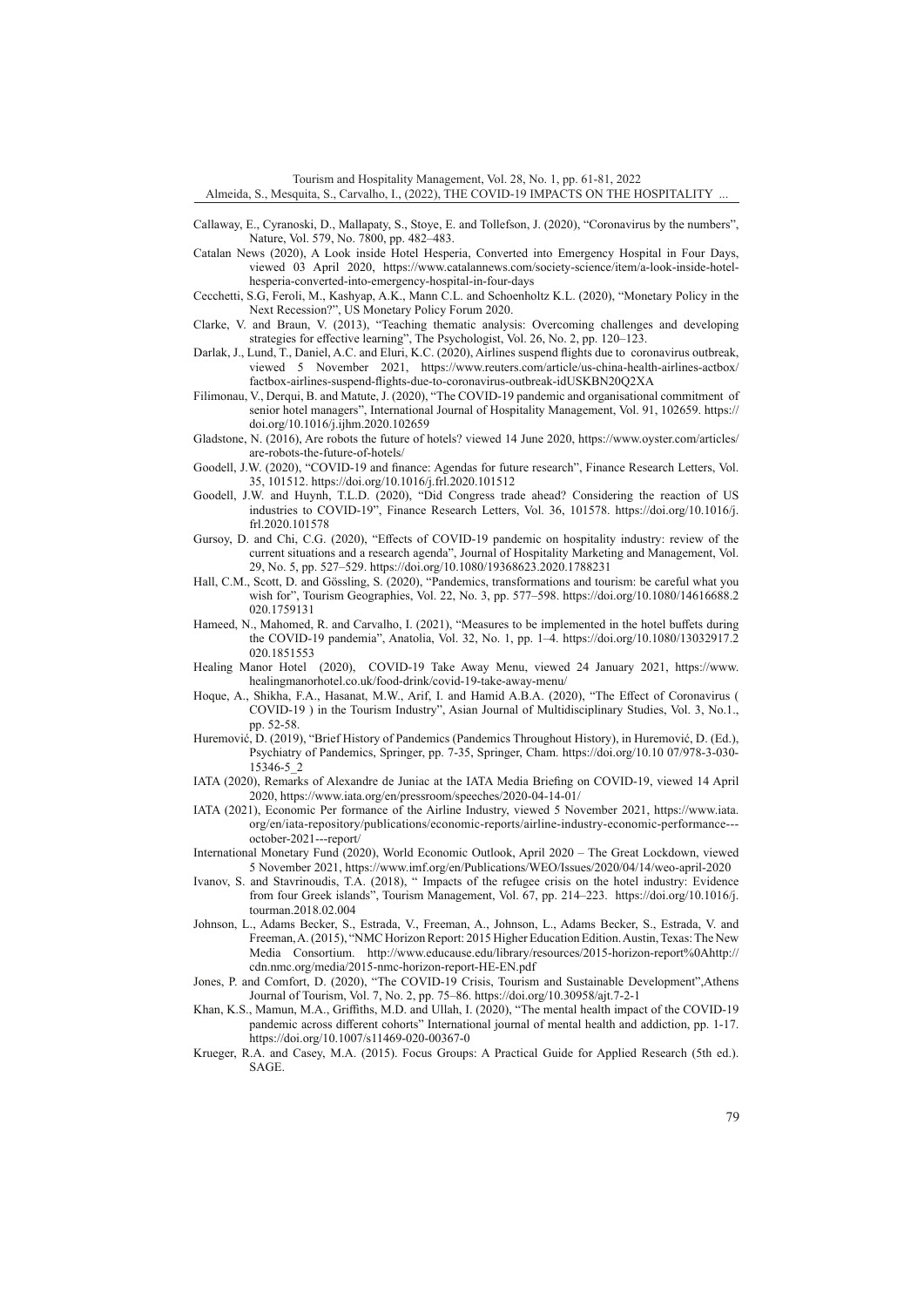Tourism and Hospitality Management, Vol. 28, No. 1, pp. 61-81, 2022

Almeida, S., Mesquita, S., Carvalho, I., (2022), THE COVID-19 IMPACTS ON THE HOSPITALITY ...

Kwon, J.H. (2019), "Tail risk and the consumption CAPM". Finance Research Letters, Vol. 30, pp. 69-75.

- Levy, S.E. and Park, S.Y. (2011), "An analysis of CSR activities in the lodging industry", Journal of Hospitality and Tourism Management, Vol. 18, No. 1, pp. 147–154. https://doi-org.surrey.idm.oclc.org/10.1375/ jhtm.18.1.147
- Mair, S. (2020), "What will the world be like after coronavirus? Four possible futures", viewed 5 February<br>2022. https://theconversation.com/what-will-the-world-be-like-after-coronavirus-four-possiblehttps://theconversation.com/what-will-the-world-be-like-after-coronavirus-four-possiblefutures-134085
- Mao, Y., He, J., Morrison, A.M. and Coca-Stefaniak, J.A. (2021), "Effects of tourism CSR on employee psychological capital in the COVID-19 crisis: from the perspective of conservation of resources theory", Current Issues in Tourism, Vol. 24, No. 19, pp. 2716–2734. https://doi.org/10.1080/1368 3500.2020.1770706
- McKibbin, W.J. and Levine, D. (2020), Simple steps to reduce the odds of a global catastrophe, viewed 5 February 2022, https://www.brookings.edu/opinions/simple-steps-to-reduce-the-odds-of-a-globalcatastrophe/
- McKinsey and Company (2020), "Beyond coronavirus: The path to the next normal", viewed 5 November 2021, https://www.mckinsey.com/industries/healthcare-systems-and-services/our-insights/beyondcoronavirus-the-path-to-the-next-normal
- Morgan, D.L. (1995), "Why Things (Sometimes) Go Wrong in Focus Groups" Qualitative Health Research, Vol. 5, No. 4, pp. 516–523. https://doi.org/10.1177/104973239500500411
- Morgan, E. (2021), "Lost touch: how a year without hugs affects our mental health" The Guardian, viewed 24 January 2021, https://www.theguardian.com/lifeandstyle/2021/jan/24/lost-touch-how-a-yearwithout-hugs-affects-our-mental-health
- Neuburger, L. and Egger, R. (2021), "Travel risk perception and travel behaviour during the COVID-19 pandemic 2020: a case study of the DACH region" Current Issues in Tourism, Vol. 24, No. 7, pp. 1003–1016. https://doi.org/10.1080/13683500.2020.1803807
- OECD (2020), Tourism Policy Responses to Coronavirus (COVID-19), OECD Publishing, viewed 5 November 2021, https://read.oecd-ilibrary.org/view/?ref=124\_124984-7uf8nm95se&title=Covid-19\_ Tourism\_Policy\_Responses
- Patton, M.Q. (1990) Qualitative evaluation and research methods, Sage, Newbury Park Calif.
- Pflum, M. (2020), "So long, minibar: how the coronavirus will change hotel stays", NBC News, viewed 5 February 2022, https://www.nbcnews.com/business/co nsumer/ so-long-minibar-how-coronavirus-changing-your-hotel-stay-n1180226?fbc lid=IwAR2mSpi6nS4O0Ip0IQNkBh8mgry4ORQoRnC6j3a0CAwAo7nBSbbz0j3Cyeo
- Ranasinghe, R., Damunupola, A., Wijesundara, S., Karunarathna, C., Nawarathna, D., Gamage, S., Ranaweera, A. and Idroos, A.A. "Tourism after Corona: Impacts of Covid 19 Pandemic and Way Forward for Tourism", Hotel and Mice Industry in Sri Lanka, viewed 22 April 2020, https://ssrn.com/ abstract=3587170 or http://dx.doi.org/10.2139/ssrn.3587170
- Ritzer, G. (2015), "Hospitality and presumption", Research in Hospitality Management, Vol. 5, No. 1, pp. 9–17. https://doi.org/10.1080/22243534.2015.11828323
- Roman, M., Niedziółka, A. and Krasnodębski, A. (2020), "Respondents' involvement in tourist activities at the time of the COVID-19 pandemic", Sustainability (Switzerland), Vol. 12, No. 22, pp. 1–21. https:// doi.org/10.3390/su12229610
- Shin, H. and Kang, J. (2020), "Reducing perceived health risk to attract hotel customers in the COVID-19 pandemic era: Focused on technology innovation for social distancing and cleanliness", International Journal of Hospitality Management, Vol. 91, 102664. https://doi.org/10.1016/j.ijhm.2020.102664
- Shin, H. and Perdue, R.R. (2019), "Self-Service Technology Research : A bibliometric co-citation visualization analysis", International Journal of Hospitality Management, Vol. 80, pp. 101–112. https://doi. org/10.1016/j.ijhm.2019.01.012
- Sigala, M. (2020), "Tourism and COVID-19: impact and implications for advancing and resetting industry and research", Journal of Business Research, No. 117, pp. 312-321. https://doi.org/10.1016/j. jbusres.2020.06.015
- Stewart, D.W. and Shamdasani, P. (2017), "Online Focus Groups", Journal of Advertising, Vol. 46, No. 1, pp. 48-60. https://doi.org/10.1080/00913367.2016.1252288
- Skift (2020), "Coronavirus and the travel industry", viewed 5 November 2021, https://skift.com/coronavirusand-travel/?
- Taleb, N.N. (2007), "Black swans and the domains of statistics", The American Statistician, Vol. 61, No. 3, pp. 198-200. https://doi.org/10.1198/000313007X219996
- TUI Group (2020), TUI Presents Ten-point Plan for Hotel Operations in Times of Coronavirus, viewed 5 February 2022, https://www.greenkey.global/stories-news-1/2020/6/2/tui-presents-ten-point-planfor-hotel-operations-in-times-of-coronavirus
- Turismo de Portugal (2020), "Portugal: An investment destination in tourism" In Turismo De Portugal.